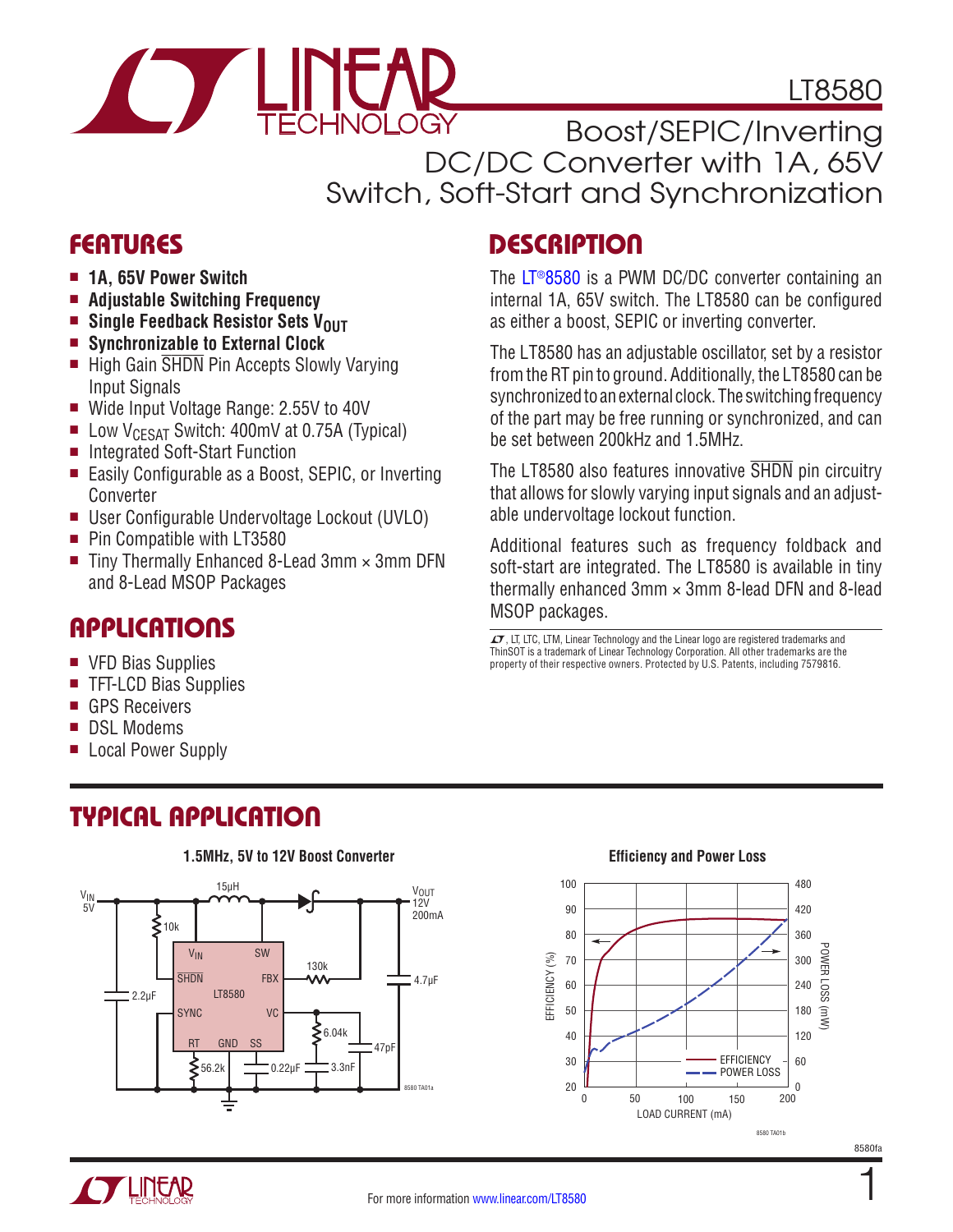# Absolute Maximum Ratings **(Note 1)**

| <b>Operating Junction Temperature Range</b> |  |
|---------------------------------------------|--|
| LT8580E (Notes 2, 5) -40°C to 125°C         |  |
|                                             |  |
| LT8580H (Notes 2, 5)  -40°C to 150°C        |  |
|                                             |  |

# Pin Configuration



### ORDER INFORMATION <http://www.linear.com/product/LT8580#orderinfo>

| <b>LEAD FREE FINISH</b> | <b>TAPE AND REEL</b> | <b>PART MARKING*</b> | <b>PACKAGE DESCRIPTION</b>               | <b>TEMPERATURE RANGE</b>            |
|-------------------------|----------------------|----------------------|------------------------------------------|-------------------------------------|
| LT8580EDD#PBF           | I T8580FDD#TRPBF     | LGKH                 | $8$ -Lead (3mm $\times$ 3mm) Plastic DFN | $-40^{\circ}$ C to 125 $^{\circ}$ C |
| LT8580IDD#PBF           | LT8580IDD#TRPBF      | LGKH                 | $8$ -Lead (3mm $\times$ 3mm) Plastic DFN | $-40^{\circ}$ C to 125 $^{\circ}$ C |
| LT8580HDD#PBF           | LT8580HDD#TRPBF      | LGKH                 | 8-Lead (3mm × 3mm) Plastic DFN           | $-40^{\circ}$ C to 150 $^{\circ}$ C |
| LT8580FMS8F#PBF         | I T8580FMS8F#TRPBF   | LTGKJ                | 8-Lead Plastic MSOP                      | $-40^{\circ}$ C to 125 $^{\circ}$ C |
| I T8580IMS8F#PBF        | I T8580IMS8F#TRPBF   | LTGKJ                | 8-Lead Plastic MSOP                      | $-40^{\circ}$ C to 125 $^{\circ}$ C |
| LT8580HMS8E#PBF         | I T8580HMS8F#TRPBF   | LTGKJ                | l 8-Lead Plastic MSOP                    | $-40^{\circ}$ C to 150 $^{\circ}$ C |

Consult LTC Marketing for parts specified with wider operating temperature ranges. \*The temperature grade is identified by a label on the shipping container. Consult LTC Marketing for information on nonstandard lead based finish parts.

For more information on lead free part marking, go to:<http://www.linear.com/leadfree/>

For more information on tape and reel specifications, go to: <http://www.linear.com/tapeandreel/>

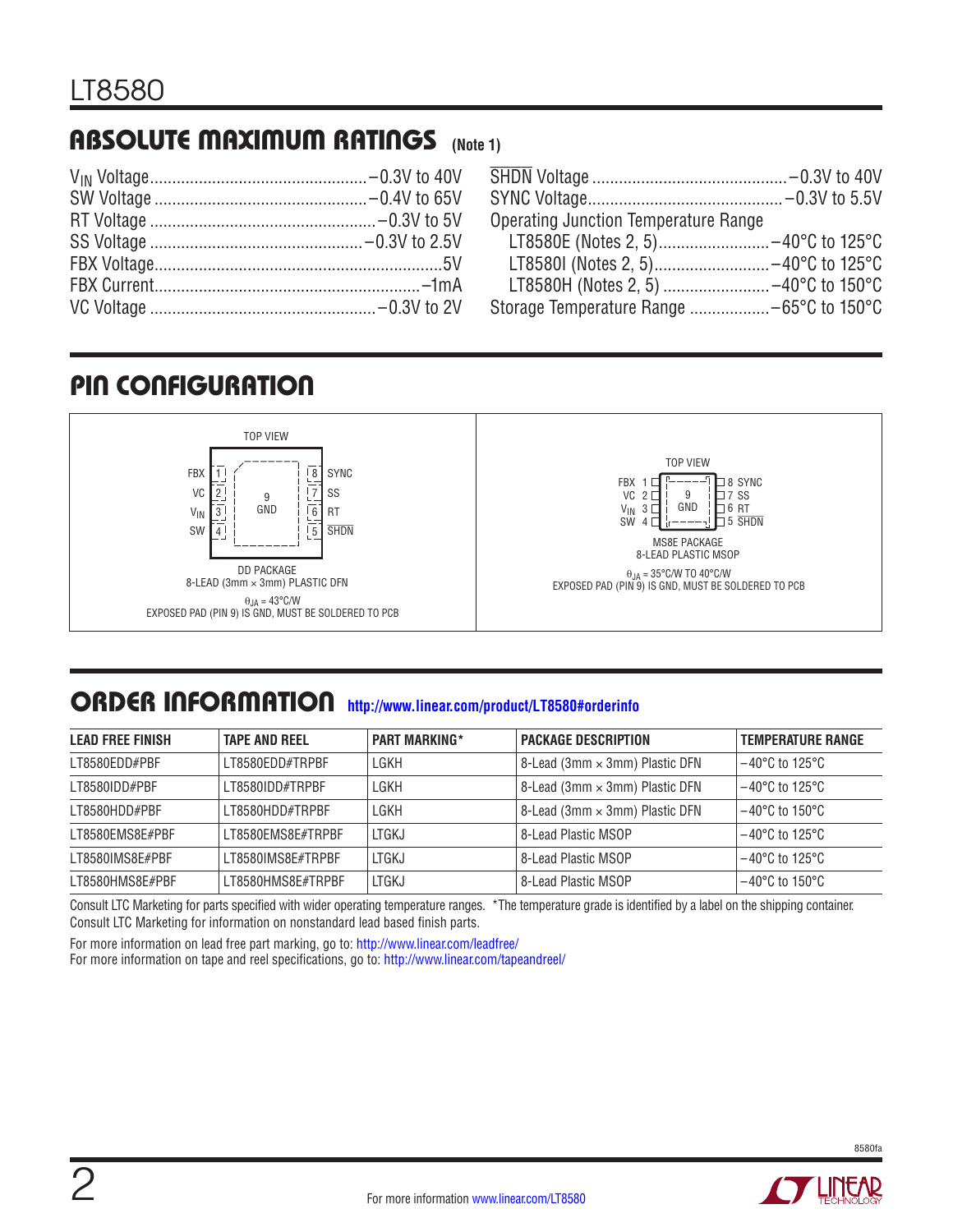### **ELECTRICAL CHARACTERISTICS** The  $\bullet$  denotes the specifications which apply over the full operating

**temperature range, otherwise specifications are at TA = 25°C. VIN = 5V, VSHDN = VIN unless otherwise noted. (Note 2)**

| <b>PARAMETER</b>                                                   | <b>CONDITIONS</b>                                                |           | <b>MIN</b>   | <b>TYP</b>   | <b>MAX</b>  | <b>UNITS</b>     |
|--------------------------------------------------------------------|------------------------------------------------------------------|-----------|--------------|--------------|-------------|------------------|
| <b>Operating Voltage Range</b>                                     | LT8580E, LT8580I                                                 | O         | 2.55         |              | 40          | $\vee$           |
|                                                                    | LT8580H                                                          |           | 2.9          |              | 40          | V                |
| Positive Feedback Voltage                                          |                                                                  |           | 1.185        | 1.204        | 1.220       | $\vee$           |
| Negative Feedback Voltage                                          |                                                                  |           | $-3$         | 3            | 12          | mV               |
| Positive FBX Pin Bias Current                                      | V <sub>FBX</sub> = Positive Feedback Voltage, Current Into Pin   | $\bullet$ | 81           | 83.3         | 85          | μA               |
| Negative FBX Pin Bias Current                                      | V <sub>FRX</sub> = Negative Feedback Voltage, Current Out of Pin | $\bullet$ | 81           | 83.3         | 86          | μA               |
| Error Amplifier Transconductance                                   |                                                                  |           |              | 200          |             | µmhos            |
| Error Amplifier Voltage Gain                                       |                                                                  |           |              | 60           |             | V/V              |
| Quiescent Current                                                  | $V_{\overline{\text{SHDN}}}$ = 2.5V, Not Switching               |           |              | 1.2          | 1.7         | mA               |
| Quiescent Current in Shutdown                                      | $V_{\overline{\text{SHDN}}} = 0V$                                |           |              | 0            | 1           | μA               |
| Reference Line Regulation                                          | $2.5V \le V_{IN} \le 40V$                                        |           |              | 0.01         | 0.05        | $\frac{0}{0}$ /V |
| Switching Frequency, fosc                                          | $R_T = 56.2k$                                                    | $\bullet$ | 1.23         | 1.5          | 1.77        | MHz              |
|                                                                    | $R_T = 422k$                                                     |           | 165          | 200          | 235         | kHz              |
| Switching Frequency in Foldback                                    | Compared to Normal f <sub>OSC</sub>                              |           |              | 1/6          |             | Ratio            |
| Switching Frequency Set Range                                      | SYNCing or Free Running                                          |           | 200          |              | 1500        | kHz              |
| SYNC High Level for Synchronization                                |                                                                  |           | 1.3          |              |             | $\vee$           |
| SYNC Low Level for Synchronization                                 |                                                                  |           |              |              | 0.4         | $\vee$           |
| <b>SYNC Clock Pulse Duty Cycle</b>                                 | $V_{SYNC} = 0V$ to 2V                                            |           | 35           |              | 65          | $\frac{0}{0}$    |
| Recommended Minimum SYNC Ratio f <sub>SYNC</sub> /f <sub>OSC</sub> |                                                                  |           |              | 3/4          |             |                  |
| Minimum Off-Time                                                   |                                                                  |           |              | 100          |             | ns               |
| Minimum On-Time                                                    |                                                                  |           |              | 120          |             | ns               |
| <b>Switch Current Limit</b>                                        | Minimum Duty Cycle (Note 3)                                      | $\bullet$ | 1.2          | 1.5          | 1.8         | A                |
|                                                                    | Maximum Duty Cycle (Notes 3, 4), $f_{\text{OSC}} = 1.5$ MHz      |           | 0.6          | 1            | 1.5         | A                |
|                                                                    | Maximum Duty Cycle (Notes 3, 4), $f_{OSC}$ = 200kHz              |           | 0.4          | 0.8          | 1.4         | A                |
| Switch V <sub>CESAT</sub>                                          | $ISW = 0.75A$                                                    |           |              | 400          |             | mV               |
| Switch Leakage Current                                             | $V_{SW} = 5V$                                                    |           |              | 0.01         | 1           | μA               |
| Soft-Start Charging Current                                        | $V_{SS} = 0.5V$                                                  | $\bullet$ | 4            | 6            | 8           | μA               |
| <b>SHDN</b> Minimum Input<br>Voltage High                          | Active Mode, SHDN Rising<br>Active Mode, SHDN Falling            | ●         | 1.23<br>1.21 | 1.31<br>1.27 | 1.4<br>1.33 | $\vee$<br>V      |
| <b>SHDN</b> Input Voltage Low                                      | Shutdown Mode                                                    |           |              |              | 0.3         | $\vee$           |
| <b>SHDN</b> Pin Bias Current                                       | $V_{\overline{\text{SHDN}}} = 3V$                                |           |              | 44           | 56          | μA               |
|                                                                    | $V_{\overline{\text{SHDN}}} = 1.3V$                              |           | 9            | 12           | 15          | μA               |
|                                                                    | $V_{\overline{\text{SHDN}}} = 0 V$                               |           |              | 0            | 0.1         | μA               |
| <b>SHDN</b> Hysteresis                                             |                                                                  |           |              | 40           |             | mV               |

**Note 1:** Stresses beyond those listed under Absolute Maximum Ratings may cause permanent damage to the device. Exposure to any Absolute Maximum Rating condition for extended periods may affect device reliability and lifetime.

**Note 2:** The LT8580E is guaranteed to meet performance specifications from 0°C to 125°C junction temperature. Specifications over the –40°C to 125°C operating junction temperature range are assured by design, characterization and correlation with statistical process controls. The LT8580I is guaranteed over the full -40°C to 125°C operating junction temperature range. The LT8580H is guaranteed over the full –40°C to 150°C operating junction temperature range. Operating lifetime is derated at junction temperatures greater than 125°C.

**Note 3:** Current limit guaranteed by design and/or correlation to static test. **Note 4:** Current limit measured at equivalent of listed switching frequency. **Note 5:** This IC includes overtemperature protection that is intended to protect the device during momentary overload conditions. Junction temperature will exceed 150°C when overtemperature protection is active. Continuous operation above the specified maximum operating junction temperature may impair device reliability.

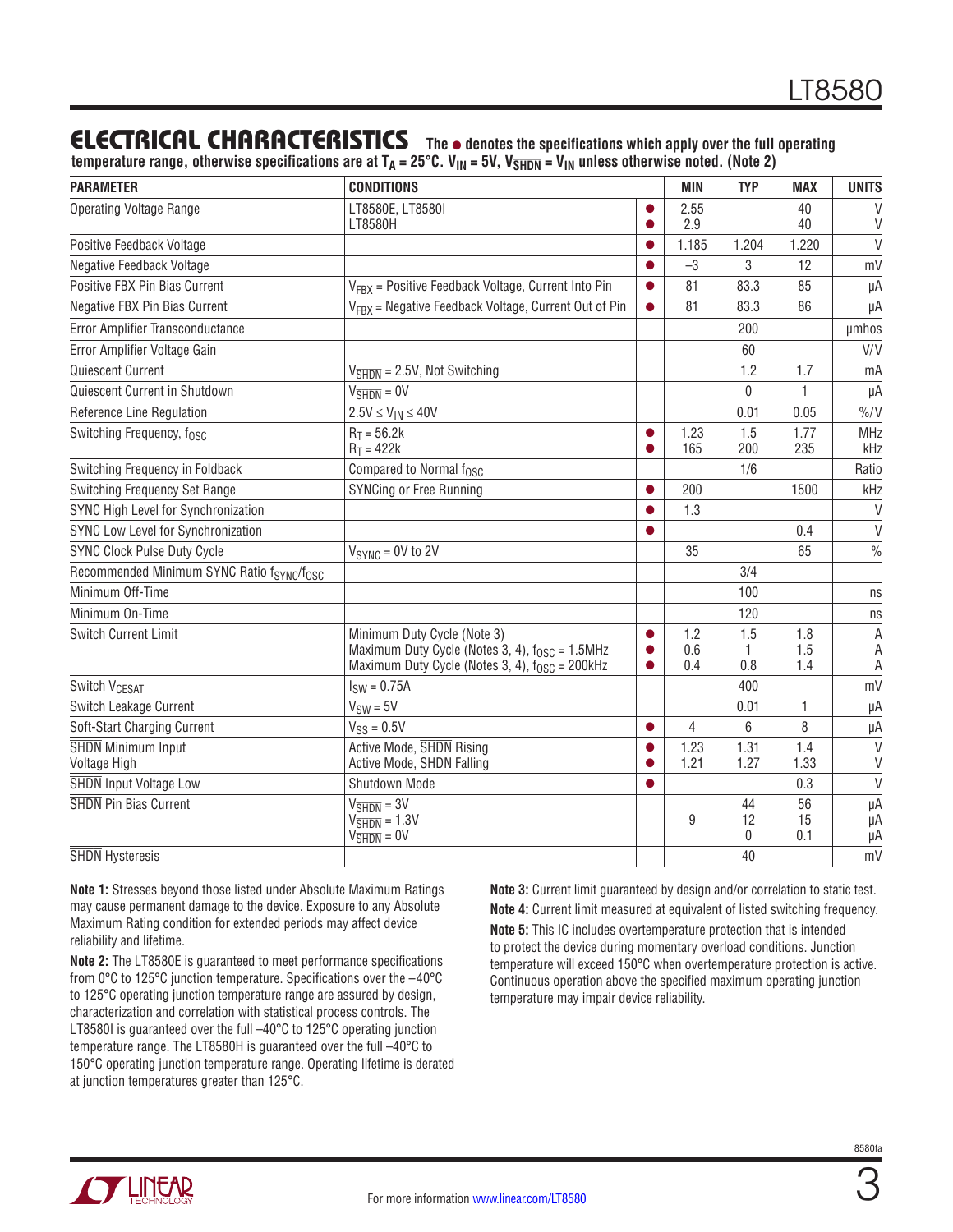# **TYPICAL PERFORMANCE CHARACTERISTICS** TA = 25°C, unless otherwise specified

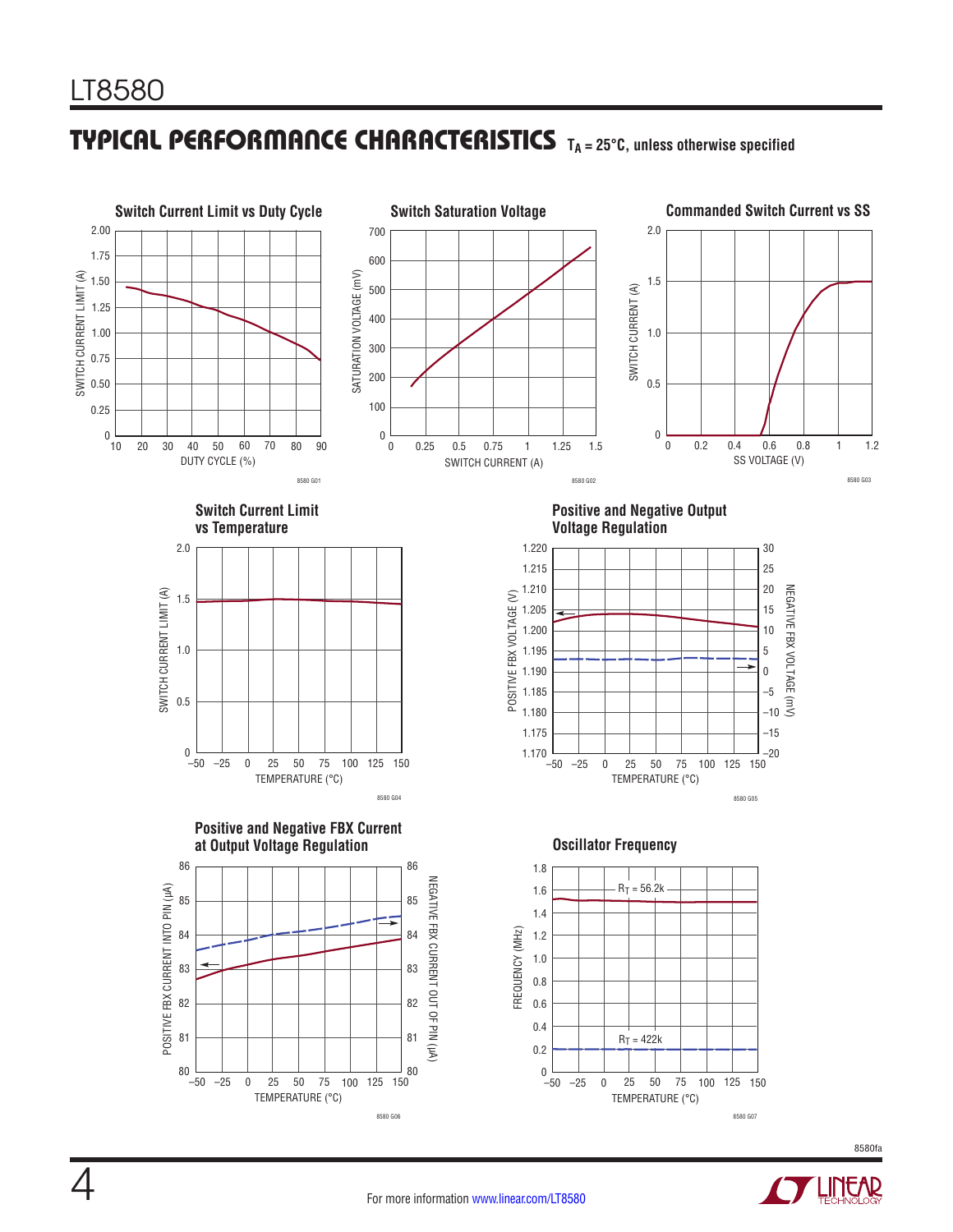### **TYPICAL PERFORMANCE CHARACTERISTICS** TA = 25°C, unless otherwise specified





5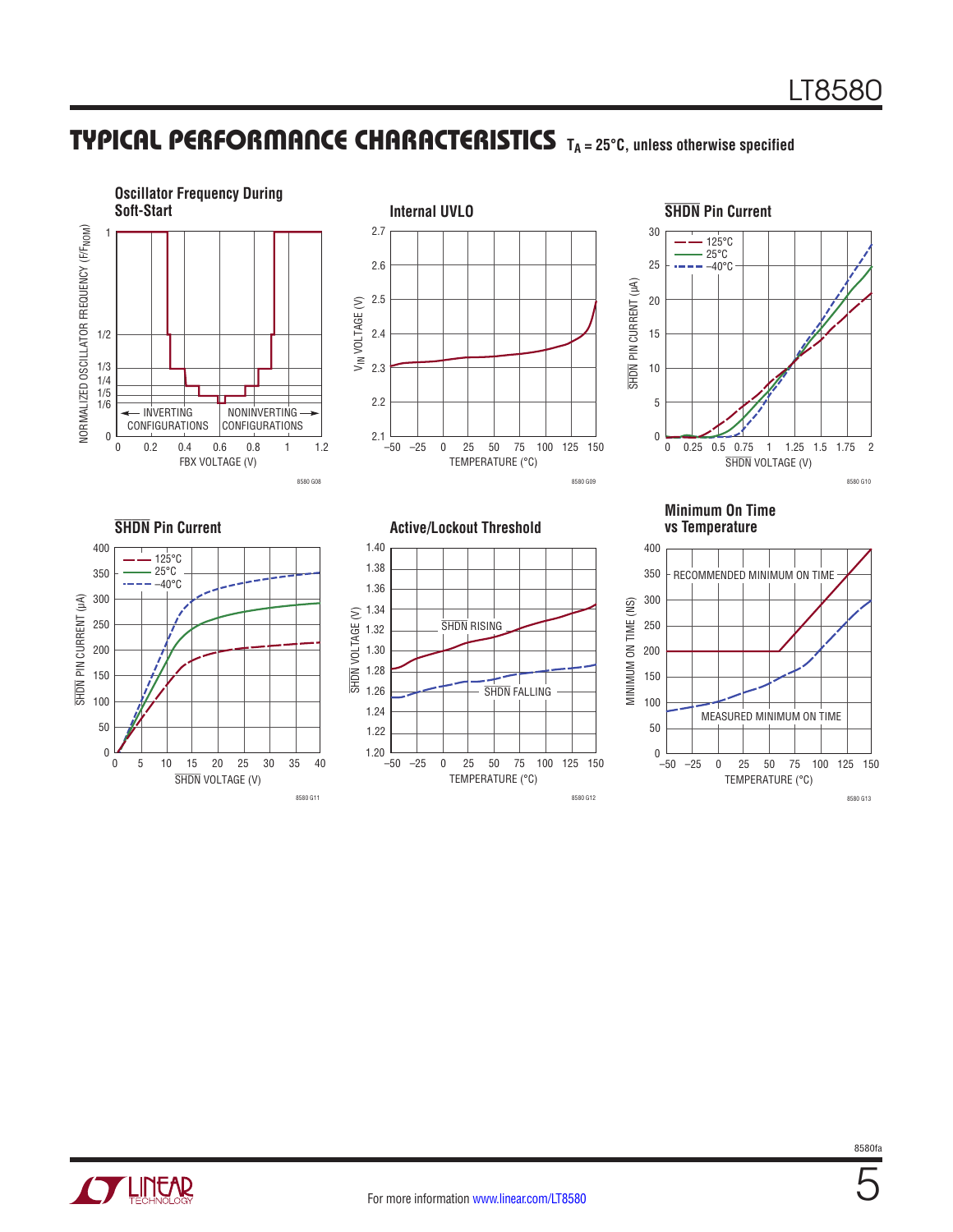# Pin Functions

**FBX (Pin 1):** Positive and Negative Feedback Pin. For a noninverting or inverting converter, tie a resistor from the FBX pin to  $V_{OUT}$  according to the following equations:

 $R_{\text{FBX}} = \frac{(V_{\text{OUT}} - 1.204V)}{83.3 \mu\text{A}}$ ; Noninverting Converter  $R_{\text{FBX}} = \frac{(|V_{\text{OUT}}| + 3\text{mV})}{83.3\text{µA}}$ ; Inverting Converter

**VC (Pin 2):** Error Amplifier Output Pin. Tie external compensation network to this pin.

**V<sub>IN</sub>** (Pin 3): Input Supply Pin. Must be locally bypassed.

**SW (Pin 4):** Switch Pin. This is the collector of the internal NPN Power switch. Minimize the metal trace area connected to this pin to minimize EMI.

**SHDN (Pin 5):** Shutdown Pin. In conjunction with the UVLO (undervoltage lockout) circuit, this pin is used to enable/disable the chip and restart the soft-start sequence. Drive below 1.21V to disable the chip. Drive above 1.40V to activate the chip and restart the soft-start sequence. Do not float this pin.

**RT (Pin 6):** Timing Resistor Pin. Adjusts the switching frequency. Place a resistor from this pin to ground to set the frequency to a fixed free running level. Do not float this pin.

**SS (Pin 7):** Soft-Start Pin. Place a soft-start capacitor here. Upon start-up, the SS pin will be charged by a (nominally) 280k resistor to about 2.1V.

**SYNC (Pin 8):** To synchronize the switching frequency to an outside clock, simply drive this pin with a clock. The high voltage level of the clock needs to exceed 1.3V, and the low level should be less 0.4V. Drive this pin to less than 0.4V to revert to the internal free-running clock. See the Applications Information section for more information.

**GND (Exposed Pad Pin 9):** Ground. Exposed pad must be soldered directly to local ground plane.

# Block Diagram



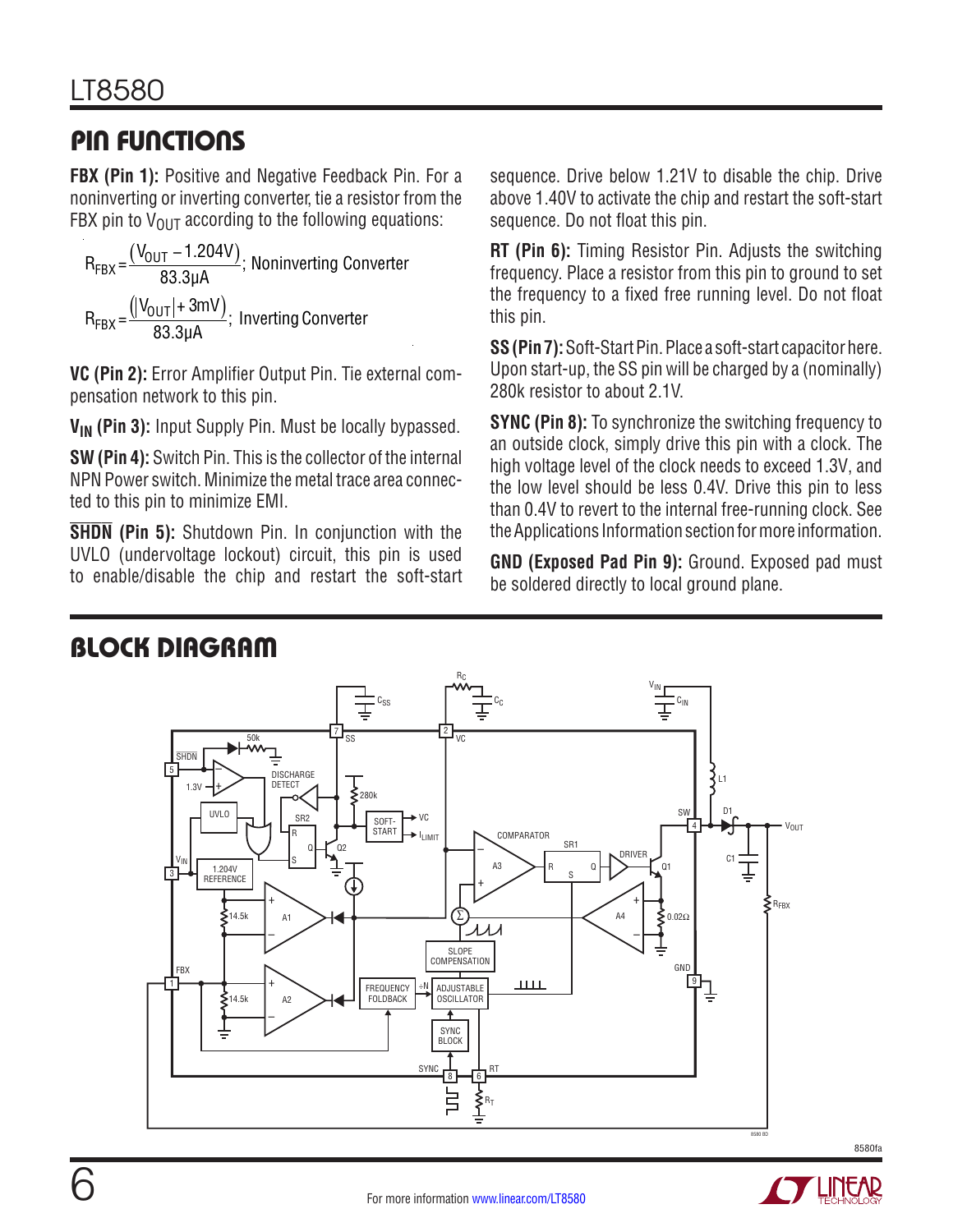# **OPERATION**

The LT8580 uses a constant-frequency, current mode control scheme to provide excellent line and load regulation. Refer to the Block Diagram for the following description of the part's operation. At the start of each oscillator cycle, the SR latch (SR1) is set, which turns on the power switch, Q1. The switch current flows through the internal current sense resistor, generating a voltage proportional to the switch current. This voltage (amplified by A4) is added to a stabilizing ramp and the resulting sum is fed into the positive terminal of the PWM comparator A3. When this voltage exceeds the level at the negative input of A3, the SR latch is reset, turning off the power switch. The level at the negative input of A3 (VC pin) is set by the error amplifier A1 (or A2) and is simply an amplified version of the difference between the feedback voltage (FBX pin) and the reference voltage (1.204V or 3mV, depending on the configuration). In this manner, the error amplifier sets the correct peak current level to keep the output in regulation.

The LT8580 has an FBX pin architecture that can be used for either noninverting or inverting configurations. When configured as a noninverting converter, the FBX pin is pulled up to the internal bias voltage of 1.204V by the  $R_{\text{FRX}}$  resistor connected from  $V_{\text{OUT}}$  to FBX. Amplifier A2 becomes inactive and amplifier A1 performs the inverting amplification from FBX to VC. When the LT8580 is in



<span id="page-6-0"></span>**Figure 1. SEPIC Topology Allows for the Input to Span the Output Voltage. Coupled or Uncoupled Inductors Can Be Used. Follow Noted Phasing if Coupled**

an inverting configuration, the FBX pin is pulled down to 3mV by the  $R_{FRX}$  resistor connected from  $V_{OUT}$  to FBX. Amplifier A1 becomes inactive and amplifier A2 performs the noninverting amplification from FBX to VC.

### **SEPIC Topology**

As shown in [Figure 1](#page-6-0), the LT8580 can be configured as a SEPIC (single-ended primary inductance converter). This topology allows for the input to be higher, equal, or lower than the desired output voltage. Output disconnect is inherently built into the SEPIC topology, meaning no DC path exists between the input and output. This is useful for applications requiring the output to be disconnected from the input source when the circuit is in shutdown.

### **Inverting Topology**

The LT8580 can also work in a dual inductor inverting topology, as shown in [Figure 2.](#page-6-1) The part's unique feedback pin allows for the inverting topology to be built by simply changing the connection of external components. This solution results in very low output voltage ripple due to the inductor L2 in series with the output. Abrupt changes in output capacitor current are eliminated because the output inductor delivers current to the output during both the off-time and the on-time of the LT8580 switch.



<span id="page-6-1"></span>**Figure 2. Dual Inductor Inverting Topology Results in Low Output Ripple. Coupled or Uncoupled Inductors Can Be Used. Follow Noted Phasing if Coupled**



7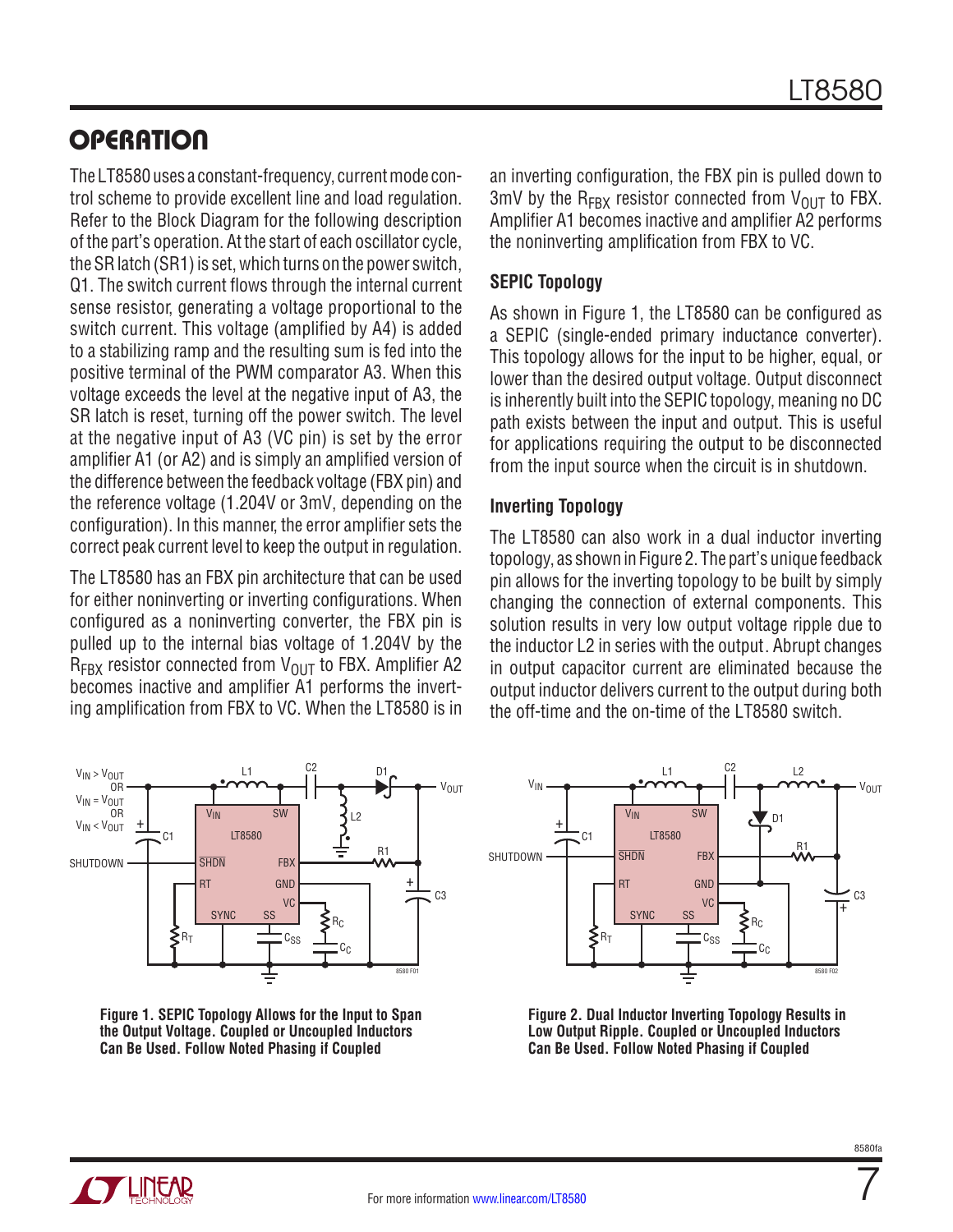# **OPERATION**

### **Start-Up Operation**

Several functions are provided to enable a very clean start-up for the LT8580.

- First, the SHDN pin voltage is monitored by an internal voltage reference to give a precise turn-on voltage level. An external resistor (or resistor divider) can be connected from the input power supply to the SHDN pin to provide a user-programmable undervoltage lockout function.
- Second, the soft-start circuitry provides for a gradual ramp-up of the switch current. When the part is brought out of shutdown, the external SS capacitor is first discharged (providing protection against SHDN pin glitches and slow ramping), then an integrated 280k resistor pulls the SS pin up to ~2.1V. By connecting an external capacitor to the SS pin, the voltage ramp rate on the pin can be set. Typical values for the soft-start capacitor range from 100nF to 1µF.
- Finally, the frequency foldback circuit reduces the switching frequency when the FBX pin is in a nominal range

of 300mV to 920mV. This feature reduces the minimum duty cycle that the part can achieve thus allowing better control of the switch current during start-up. When the FBX voltage is pulled outside of this range, the switching frequency returns to normal.

### **Current Limit and Thermal Shutdown Operation**

The LT8580 has a current limit circuit not shown in the Block Diagram. The switch current is constantly monitored and not allowed to exceed the maximum switch current at a given duty cycle (see the Electrical Characteristics table). If the switch current reaches this value, the SR latch (SR1) is reset regardless of the state of the comparator (A1/ A2). Also, not shown in the Block Diagram is the thermal shutdown circuit. If the temperature of the part exceeds approximately 165°C, the SR2 latch is set regardless of the state of the amplifier (A1/A2). When the part temperature falls below approximately 160°C, a full soft-start cycle will then be initiated. The current limit and thermal shutdown circuits protect the power switch as well as the external components connected to the LT8580.

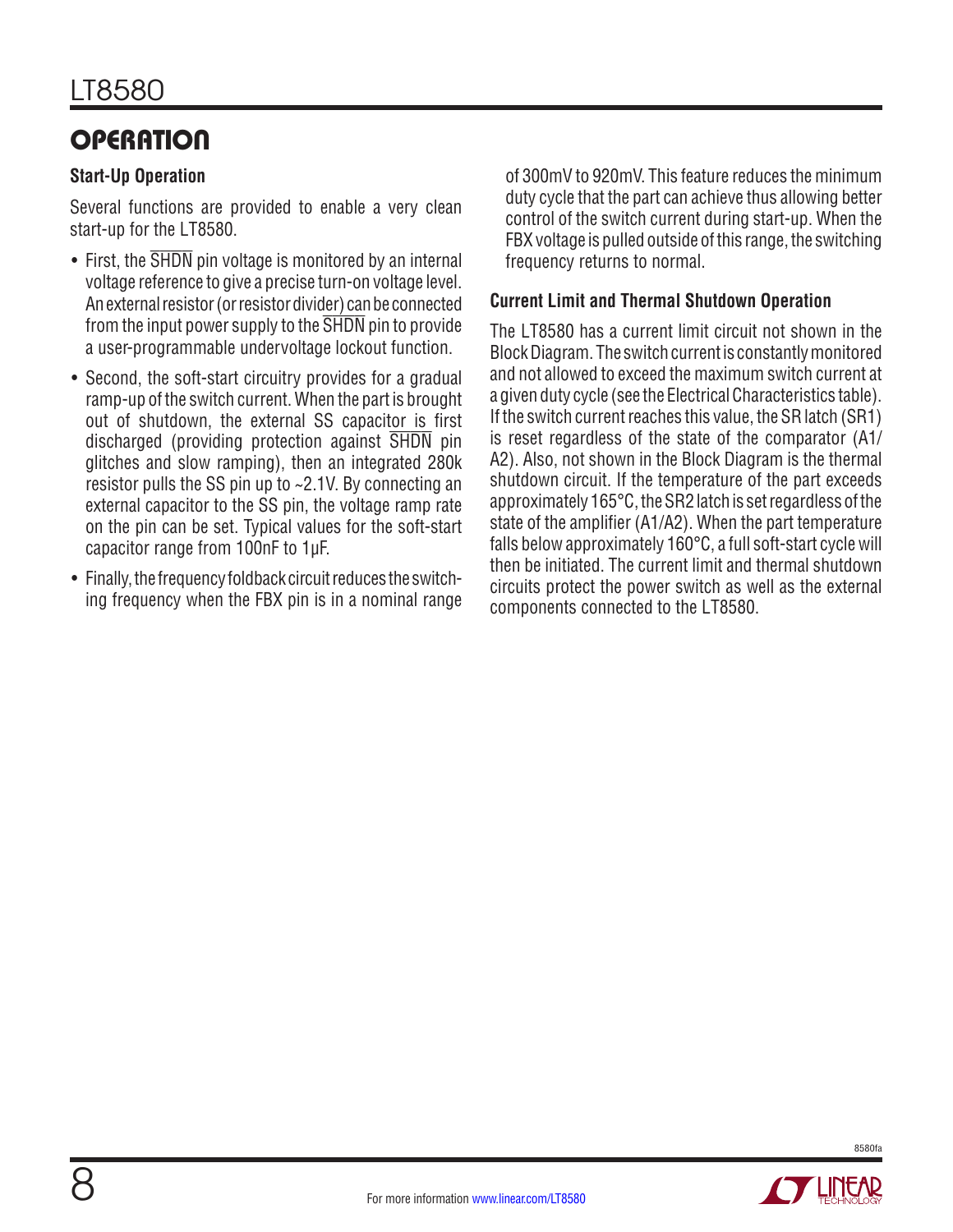### **Setting Output Voltage**

The output voltage is set by connecting a resistor  $(R_{FRX})$ from  $V_{\text{OUT}}$  to the FBX pin. R<sub>FBX</sub> is determined from the following equation:

$$
R_{FBX} = \frac{|V_{OUT} - V_{FBX}|}{83.3 \mu A}
$$

where  $V_{FRX}$  is 1.204V (typical) for noninverting topologies (i.e., boost and SEPIC regulators) and 3mV (typical) for inverting topologies (see the Electrical Characteristics).

### **Power Switch Duty Cycle**

In order to maintain loop stability and deliver adequate current to the load, the power NPN (Q1 in the Block Diagram) cannot remain "on" for 100% of each clock cycle. The maximum allowable duty cycle is given by:

$$
DC_{MAX} = \frac{(T_P - Min \times 100\%}{T_P}
$$

where  $T_P$  is the clock period and Min Off Time (found in the Electrical Characteristics) is typically 100ns.

The application should be designed so that the operating duty cycle does not exceed DC<sub>MAX</sub>.

The minimum allowable duty cycle is given by:

$$
DC_{MIN} = \frac{Min On Time}{T_P} \cdot 100\%
$$

where  $T_P$  is the clock period and Minimum On Time is as shown in the Typical Performance Characteristics.

The application should be designed so that the operating duty cycle is at least  $DC_{MIN}$ .

Duty cycle equations for several common topologies are given below, where  $V_D$  is the diode forward voltage drop and  $V_{CFSAT}$  is typically 400mV at 0.75A.

For the boost topology:

$$
DC \cong \frac{V_{OUT} - V_{IN} + V_D}{V_{OUT} + V_D - V_{CESAT}}
$$

For the SEPIC or dual inductor inverting topology (see [Figure 1](#page-6-0) and [Figure 2\)](#page-6-1):

$$
DC \approx \frac{V_D + |V_{OUT}|}{V_{IN} + |V_{OUT}| + V_D - V_{CESAT}}
$$

The LT8580 can be used in configurations where the duty cycle is higher than  $DC_{MAX}$ , but it must be operated in the discontinuous conduction mode so that the effective duty cycle is reduced.

### **Inductor Selection**

General Guidelines: The high frequency operation of the LT8580 allows for the use of small surface mount inductors. For high efficiency, choose inductors with high frequency core material, such as ferrite, to reduce core losses. To improve efficiency, choose inductors with more volume for a given inductance. The inductor should have low DCR (copper wire resistance) to reduce I<sup>2</sup>R losses, and must be able to handle the peak inductor current without saturating. Note that in some applications, the current handling requirements of the inductor can be lower, such as in the SEPIC topology, where each inductor only carries a fraction of the total switch current. Multilayer or chip inductors usually do not have enough core area to support peak inductor currents in the 1A to 2A range. To minimize radiated noise, use a toroidal or shielded inductor. Note that the inductance of shielded types will drop more as current increases, and will saturate more easily. See Table 1 for a list of inductor manufacturers. Thorough lab evaluation is recommended to verify that the following guidelines properly suit the final application.

| Coilcraft   | XAL5050, MSD7342, MSS7341 and<br>LPS4018 Series         | www.coilcraft.com   |
|-------------|---------------------------------------------------------|---------------------|
| Coiltronics | DR, DRQ, LD and CD Series                               | www.coiltronics.com |
| Sumida      | CDRH8D58/LD, CDRH64B, and<br><b>CDRH70D430MN Series</b> | www.sumida.com      |
| Würth       | WE-PD, WE-DD, WE-TPC,<br>WE-LHMI and WE-LQS Series      | www.we-online.com   |

Minimum Inductance: Although there can be a trade-off with efficiency, it is often desirable to minimize board space by choosing smaller inductors. When choosing





9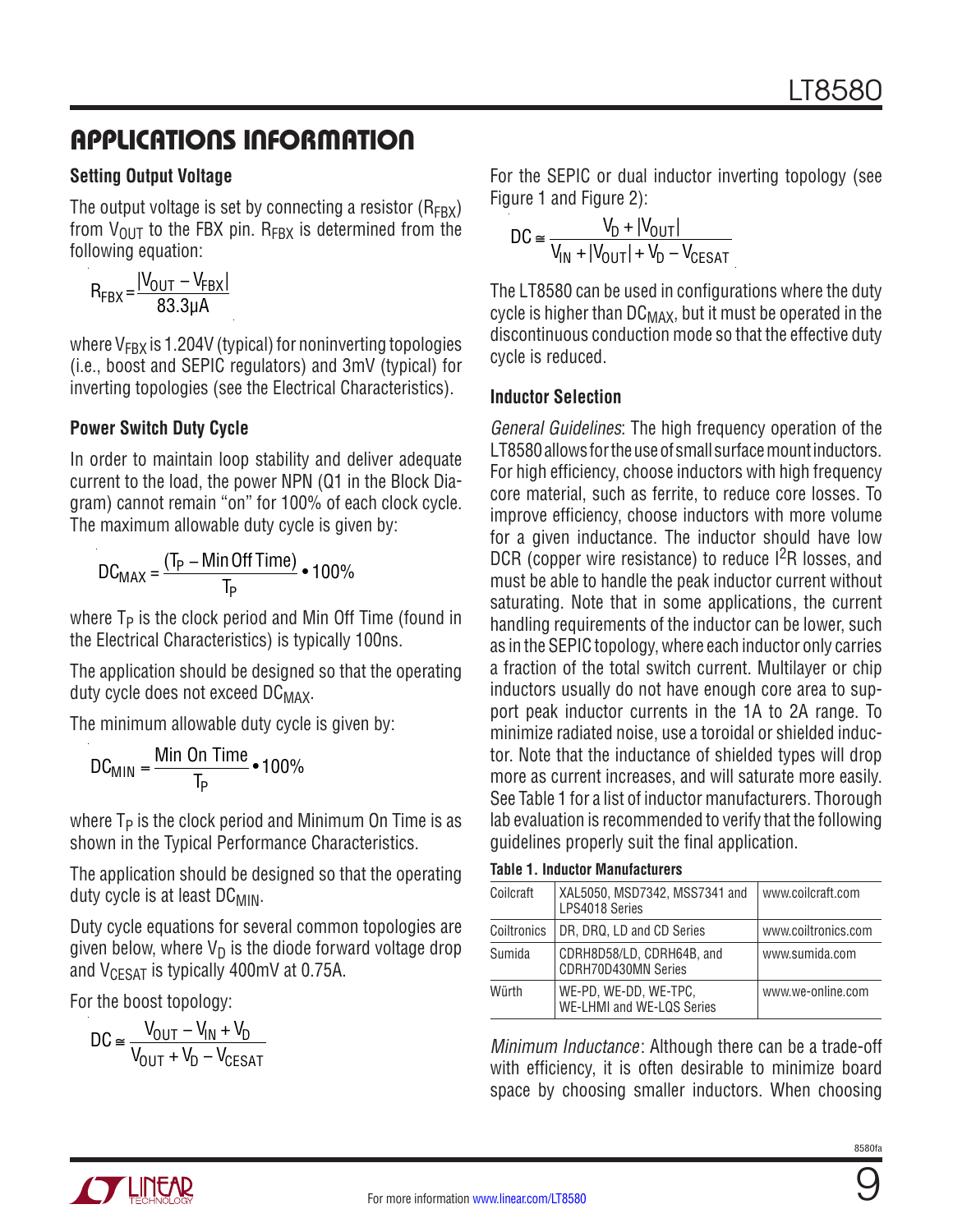an inductor, there are two conditions that limit the minimum inductance: (1) providing adequate load current, and (2) avoiding subharmonic oscillation. Choose an inductance that is high enough to meet both of these requirements.

Adequate Load Current: Small value inductors result in increased ripple currents and thus, due to the limited peak switch current, decrease the average current that can be provided to a load  $(I<sub>OUT</sub>)$ . In order to provide adequate load current, L should be at least:

$$
L_{\text{BOOST}} > \frac{DC \cdot V_{\text{IN}}}{2(f) \left( I_{\text{LIM}} - \frac{|V_{\text{OUT}}| \cdot I_{\text{OUT}}|}{V_{\text{IN}} \cdot \eta} \right)}
$$

for boost, topologies, or:

$$
L_{\text{DUAL}} > \frac{DC \cdot V_{\text{IN}}}{2(f) \left( I_{\text{LIM}} - \frac{|V_{\text{OUT}}| \cdot I_{\text{OUT}}}{V_{\text{IN}} \cdot \eta} - I_{\text{OUT}} \right)}
$$

for the SEPIC and inverting topologies.

where:

 $L_{\text{BODST}} = L1$  for boost topologies (see [Figure 15\)](#page-20-0)

 $L_{\text{DUAL}} = L1 = L2$  for coupled dual inductor topologies (see [Figure 16](#page-21-0) and [Figure 17](#page-22-0))

 $L<sub>DUAL</sub> = L1||L2$  for uncoupled dual inductor topologies (see [Figure 16](#page-21-0) and [Figure 17](#page-22-0))

DC = switch duty cycle (see previous section)

 $I_{LIM}$  = switch current limit, typically about 1.2A at 50% duty cycle (see the Typical Performance Characteristics section).

 $\eta$  = power conversion efficiency (typically 85% for boost and 83% for dual inductor topologies at high currents).

f = switching frequency

 $I<sub>OUT</sub>$  = maximum load current

Negative values of L indicate that the output load current  $I<sub>OUT</sub>$  exceeds the switch current limit capability of the LT8580.

Avoiding Subharmonic Oscillations: The LT8580's internal slope compensation circuit can prevent subharmonic oscillations that can occur when the duty cycle is greater than 50%, provided that the inductance exceeds a minimum value. In applications that operate with duty cycles greater than 50%, the inductance must be at least:

$$
L_{\text{MIN}} > \frac{V_{\text{IN}}}{1.25 \cdot (\text{DC} - 300 \text{ns} \cdot \text{f}) \cdot \text{f}} \cdot \frac{2 \cdot \text{DC} - 1}{1 - \text{DC}}
$$

 $L_{MIN} = L1$  for boost topologies (see [Figure 15](#page-20-0))

 $L_{MIN} = L1 = L2$  for coupled dual inductor topologies (see [Figure 16](#page-21-0) and [Figure 17](#page-22-0))

 $L_{MIN} = L1||L2$  for uncoupled dual inductor topologies (see [Figure 16](#page-21-0) and [Figure 17](#page-22-0))

Maximum Inductance: Excessive inductance can reduce current ripple to levels that are difficult for the current comparator (A3 in the Block Diagram) to cleanly discriminate, thus causing duty cycle jitter and/or poor regulation. The maximum inductance can be calculated by:

$$
L_{MAX} = \frac{V_{IN} - V_{CESAT}}{I_{MIN-RIPPLE}} \cdot \frac{DC}{f}
$$

where

 $L_{MIN} = L1$  for boost topologies (see [Figure 15](#page-20-0))

 $L_{MIN} = L1 = L2$  for coupled dual inductor topologies (see [Figure 16](#page-21-0) and [Figure 17](#page-22-0))

 $L_{MIN} = L1||L2$  for uncoupled dual inductor topologies (see [Figure 16](#page-21-0) and [Figure 17](#page-22-0))

IMIN(RIPPLE) = typically 80mA

Current Rating: Finally, the inductor(s) must have a rating greater than its peak operating current to prevent inductor saturation resulting in efficiency loss. In steady state, the peak input inductor current (continuous conduction mode only) is given by:

$$
I_{L1-PEAK} = \frac{|V_{OUT} \cdot I_{OUT}|}{V_{IN} \cdot \eta} + \frac{V_{IN} \cdot DC}{2 \cdot L1 \cdot f}
$$

for the boost, SEPIC and dual inductor inverting topologies.

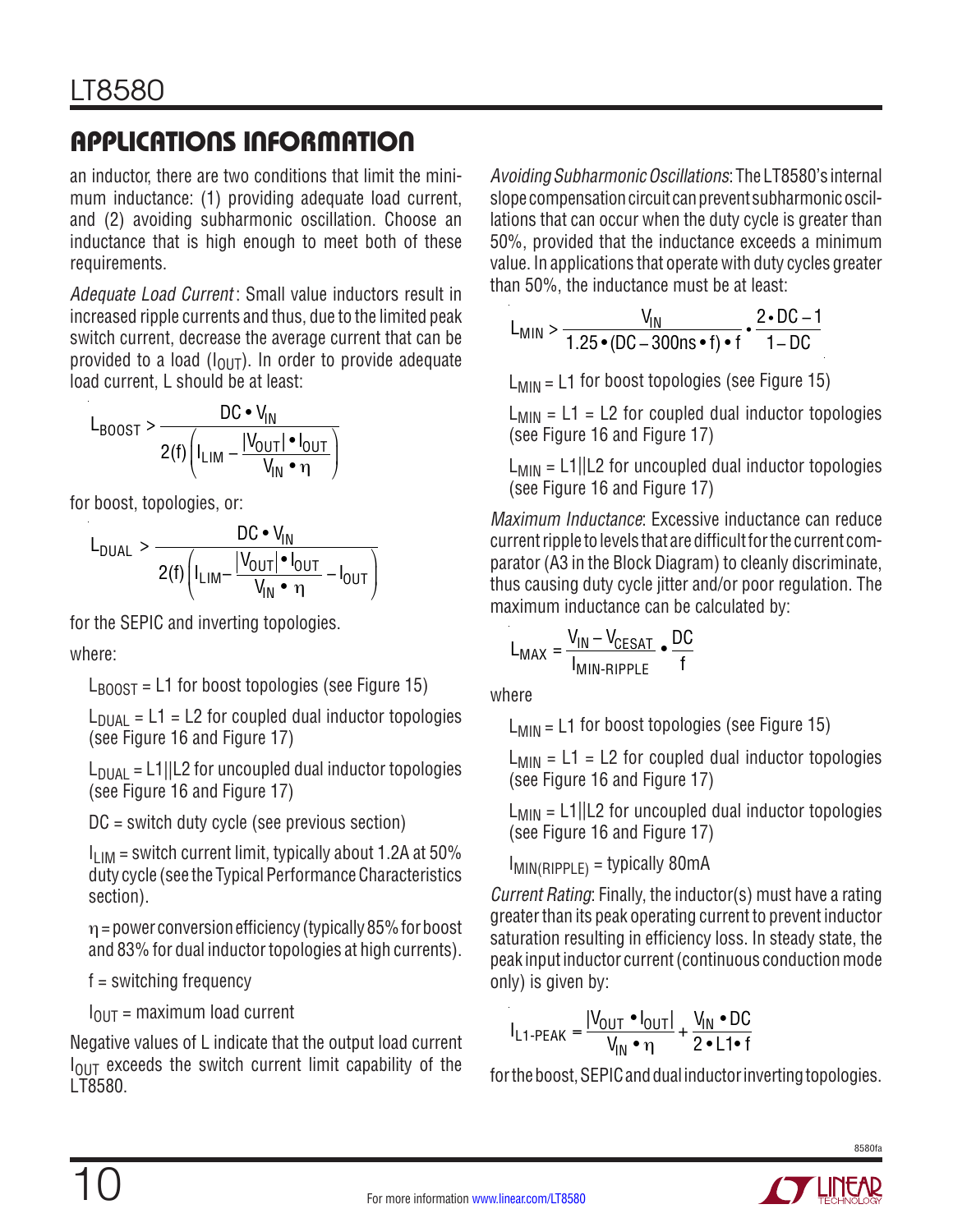For dual dual inductor topologies, the peak output inductor current is given by:

$$
I_{L2-PEAK} = I_{OUT} + \frac{|V_{OUT}| \cdot (1-DC)}{2 \cdot L2 \cdot f}
$$

For the dual inductor topologies, the total peak current is:

$$
I_{L-PEAK} = I_{OUT} \left[ 1 + \frac{V_{OUT}}{\eta \cdot V_{IN}} \right] + \frac{V_{IN} \cdot DC}{2 \cdot L \cdot f}
$$

Note: Peak inductor current is limited by the switch current limit. Refer to the Electrical Characteristics table and to the Switch Current Limit vs Duty Cycle plot in the Typical Performance Characteristics.

### **Capacitor Selection**

Low ESR (equivalent series resistance) capacitors should be used at the output to minimize the output ripple voltage. Multilayer ceramic capacitors are an excellent choice, as they have an extremely low ESR and are available in very small packages. X5R or X7R dielectrics are preferred, as these materials retain their capacitance over wider voltage and temperature ranges. A 0.47µF to 10µF output capacitor is sufficient for most applications. Always use a capacitor with a sufficient voltage rating. Many ceramic capacitors, particularly 0805 or 0603 case sizes, have greatly reduced capacitance at the desired output voltage. Solid tantalum or OS-CON capacitors can be used, but they will occupy more board area than a ceramic and will have a higher ESR with greater output ripple.

Ceramic capacitors also make a good choice for the input decoupling capacitor, which should be placed as closely as possible to the  $V_{\text{IN}}$  pin of the LT8580 as well as to the inductor connected to the input of the power path. If it is not possible to optimally place a single input capacitor, then use one at the  $V_{IN}$  pin of the chip ( $C_{VIN}$ ) and one at the input of the power path  $(C_{PWR})$ . See equations in Table 4, Table 5 and Table 6 for sizing information. A 1µF to 2.2µF input capacitor is sufficient for most applications.

Table 2 shows a list of several ceramic capacitor manufacturers. Consult the manufacturers for detailed information on their entire selection of ceramic parts.

| Kemet       | www.kemet.com   |  |  |
|-------------|-----------------|--|--|
| Murata      | www.murata.com  |  |  |
| Taiyo Yuden | www.t-yuden.com |  |  |
| <b>TDK</b>  | www.tdk.com     |  |  |

### **Compensation—Adjustment**

To compensate the feedback loop of the LT8580, a series resistor-capacitor network in parallel with a single capacitor should be connected from the VC pin to GND. For most applications, the series capacitor should be in the range of 470pF to 2.2nF with 1nF being a good starting value. The parallel capacitor should range in value from 10pF to 100pF with 47pF a good starting value. The compensation resistor,  $R_C$ , is usually in the range of 5k to 50k. A good technique to compensate a new application is to use a 100k $\Omega$  potentiometer in place of series resistor R<sub>C</sub>. With the series capacitor and parallel capacitor at 1nF and 47pF respectively, adjust the potentiometer while observing the transient response and the optimum value for  $R<sub>C</sub>$  can be found. [Figure 3](#page-11-0) (3a to 3c) illustrates this process for the circuit of [Figure 4](#page-11-1) with a load current stepped between 60mA and 160mA. [Figure 3a](#page-11-0) shows the transient response with  $R_C$  equal to 2k. The phase margin is poor, as evidenced by the excessive ringing in the output voltage and inductor current. In [Figure 3](#page-11-0)b, the value of  $R<sub>C</sub>$  is increased to 3k, which results in a more damped response. [Figure 3](#page-11-0)c shows the results when  $R<sub>C</sub>$  is increased further to 6.04k. The transient response is nicely damped and the compensation procedure is complete.

### **Compensation—Theory**

Like all other current mode switching regulators, the LT8580 needs to be compensated for stable and efficient operation. Two feedback loops are used in the LT8580 a fast current loop which does not require compensation, and a slower voltage loop which does. Standard bode plot analysis can be used to understand and adjust the voltage feedback loop.

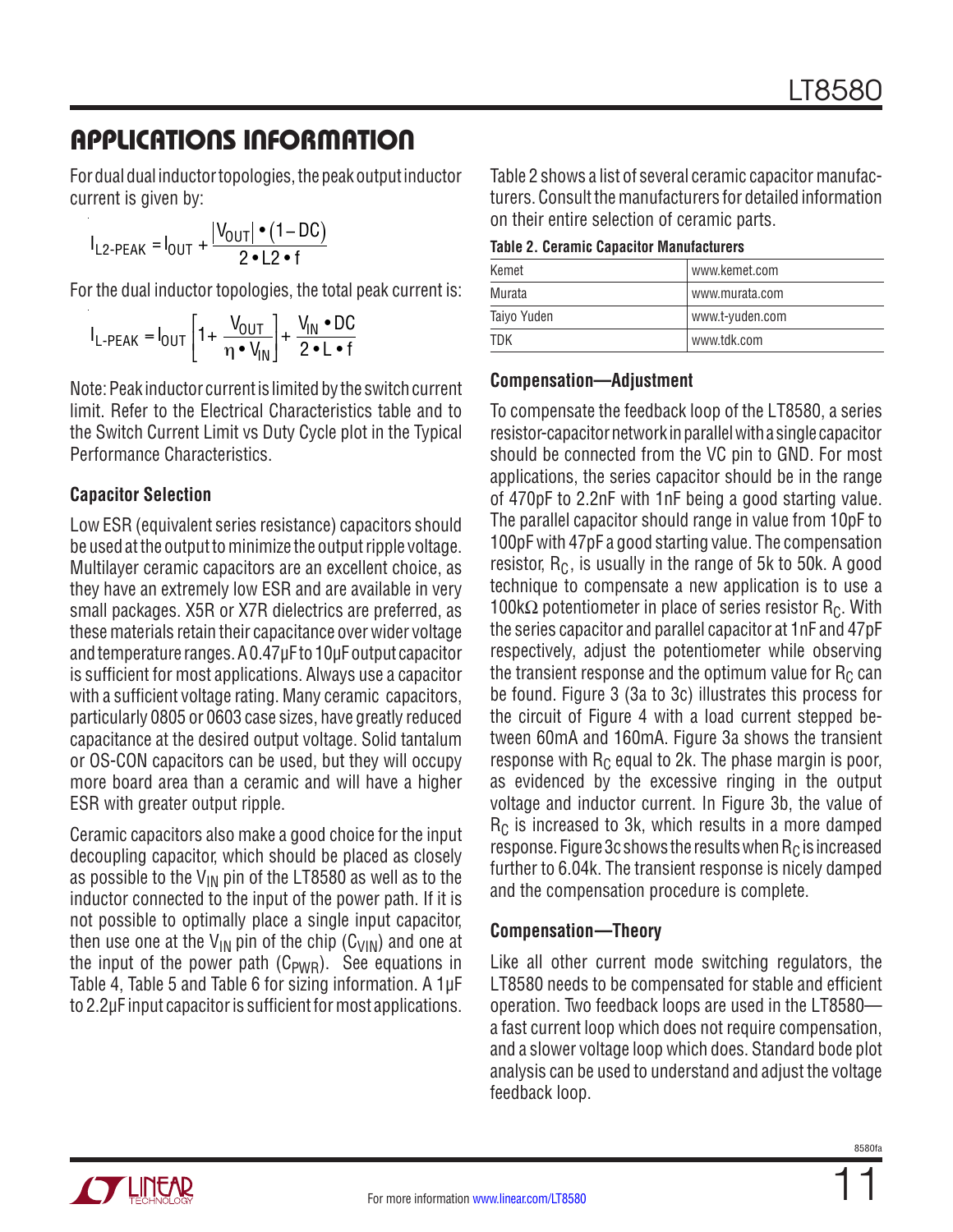



**(3a) Transient Response Shows Excessive Ringing**





<span id="page-11-0"></span>**Figure 3. Transient Response**



<span id="page-11-1"></span>**Figure 4. 1.5MHz, 5V to 12V Boost Converter**

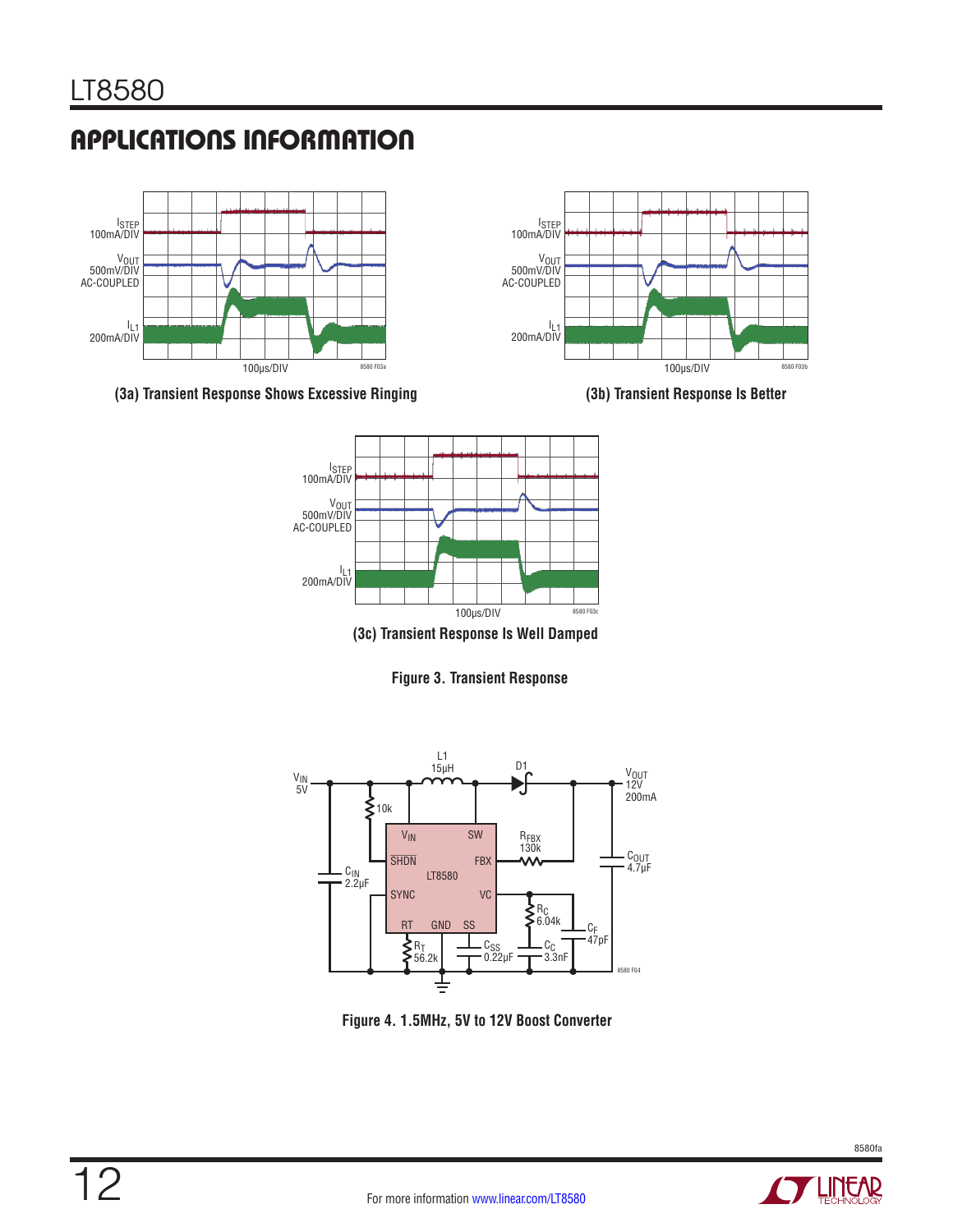As with any feedback loop, identifying the gain and phase contribution of the various elements in the loop is critical. [Figure 5](#page-12-0) shows the key equivalent elements of a boost converter. Because of the fast current control loop, the power stage of the IC, inductor and diode have been replaced by a combination of the equivalent transconductance amplifier  $g_{mn}$  and the current controlled current source which converts  $I_{VIN}$  to  $(\eta V_{IN}/V_{OUT}) \cdot I_{VIN}$ .  $g_{mp}$  acts as a current source where the peak input current,  $I_{VIN}$ , is proportional to the VC voltage. η is the efficiency of the switching regulator, and is typically about 85%.

Note that the maximum output currents of  $g_{\text{mp}}$  and  $g_{\text{ma}}$  are finite. The limits for  $g_{mp}$  are in the Electrical Characteristics section (switch current limit), and  $g_{ma}$  is nominally limited to about +15µA and –17µA.



#### <span id="page-12-0"></span>**Figure 5. Boost Converter Equivalent Model**

From [Figure 5](#page-12-0), the DC gain, poles and zeros can be calculated as follows:

| Output Pole: P1 = $\frac{2}{2 \cdot \pi \cdot R_1 \cdot C_0}$                                                                                                                                                                                                                        |
|--------------------------------------------------------------------------------------------------------------------------------------------------------------------------------------------------------------------------------------------------------------------------------------|
| Error Amp Pole: P2 = $\frac{1}{2 \cdot \pi \cdot [R_0 + R_0] \cdot C_0}$                                                                                                                                                                                                             |
| Error Amp Zero: $Z1 = \frac{1}{2 \cdot \pi \cdot B_0 \cdot C_0}$                                                                                                                                                                                                                     |
| DC Gain:                                                                                                                                                                                                                                                                             |
| (Breaking Loop at FBX Pin)                                                                                                                                                                                                                                                           |
| $A_{\text{DC}} = A_{\text{OL}}(0) = \frac{\partial V_{\text{C}}}{\partial V_{\text{FRX}}} \cdot \frac{\partial I_{\text{VIN}}}{\partial V_{\text{C}}} \cdot \frac{\partial V_{\text{OUT}}}{\partial I_{\text{VIN}}} \cdot \frac{\partial V_{\text{FBX}}}{\partial V_{\text{OUT}}} =$ |
| $(g_{\text{ma}} \cdot R_0) \cdot g_{\text{mp}} \cdot \left( \eta \cdot \frac{V_{\text{IN}}}{V_{\text{OUT}}} \cdot \frac{R_L}{2} \right) \cdot \frac{0.5R2}{R1 + 0.5R2}$                                                                                                              |
| ESR Zero: $Z2 = \frac{1}{2 \cdot \pi \cdot R_{ESR} \cdot C_{OIII}}$                                                                                                                                                                                                                  |
| RHP Zero: $Z3 = \frac{V_{IN}^2 \cdot R_L}{4 \cdot \pi \cdot V_{2}^2 \cdot R_{1} \cdot R_{2}^2}$                                                                                                                                                                                      |
| High Frequency Pole: $P3 > \frac{f_S}{2}$                                                                                                                                                                                                                                            |
| Phase Lead Zero: $Z4 = \frac{1}{2 \cdot \pi \cdot B1 \cdot C_0}$                                                                                                                                                                                                                     |
| Phase Lead Pole: P4 = $\frac{1}{R1 \cdot \frac{R2}{R2} \cdot C_{PL}}$<br>2 • $\pi \cdot \frac{R1 \cdot \frac{R2}{R2}}{R1 + \frac{R2}{2}} \cdot C_{PL}$                                                                                                                               |
| rar Amn                                                                                                                                                                                                                                                                              |

Error Amp Filter Pole:

$$
P5 = \frac{1}{2 \cdot \pi \cdot \frac{R_C \cdot R_O}{R_C + R_O} \cdot C_F} , C_F < \frac{C_C}{10}
$$

The current mode zero (Z3) is a right-half plane zero which can be an issue in feedback control design, but is manageable with proper external component selection.

 $\Gamma$ 

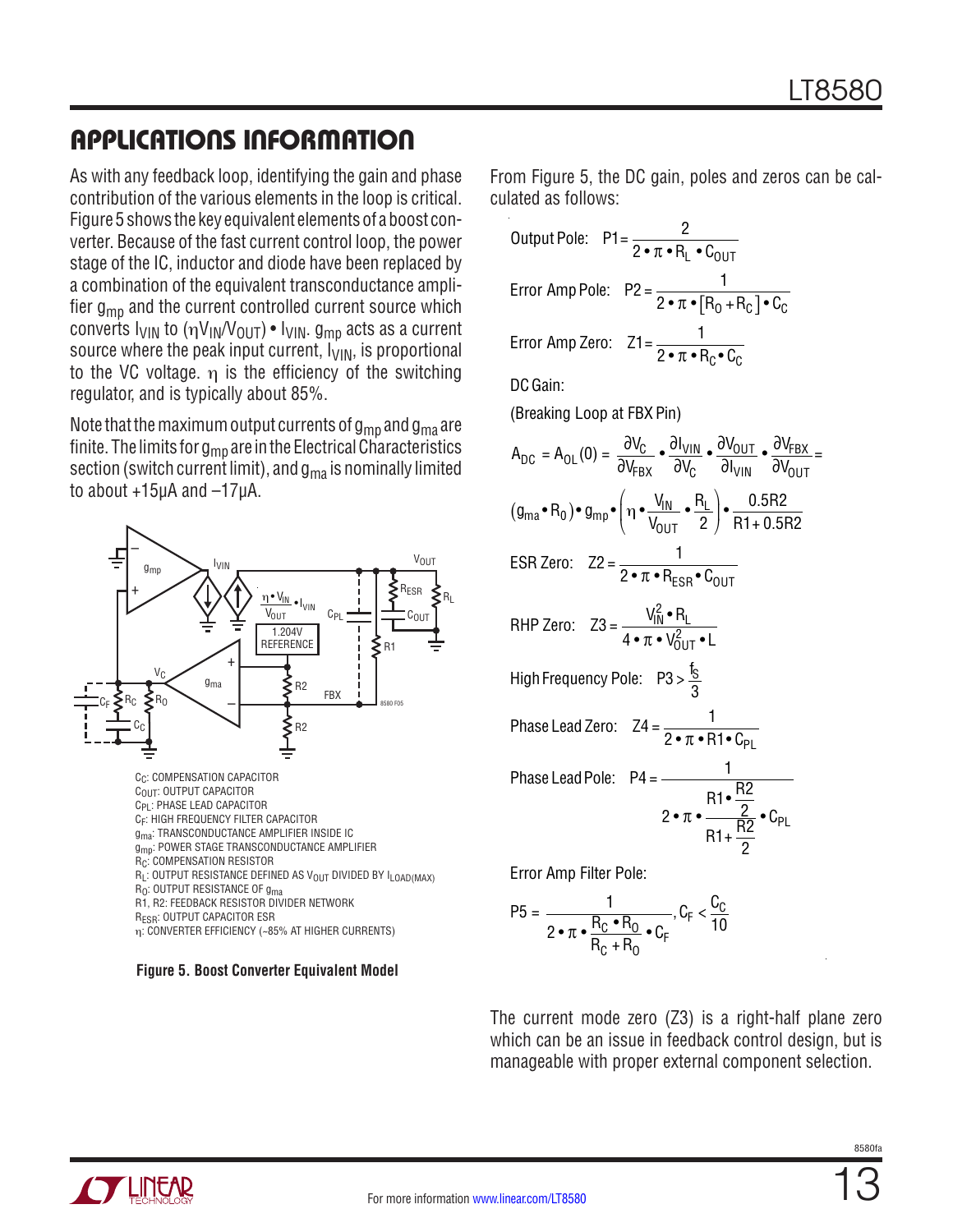Using the circuit in [Figure 4](#page-11-1) as an example, Table 3 shows the parameters used to generate the bode plot shown in [Figure 6](#page-13-0).



<span id="page-13-0"></span>**Figure 6. Bode Plot for Example Boost Converter**

| <b>PARAMETER</b>          | <b>VALUE</b> | <b>UNITS</b> | <b>COMMENT</b>              |  |  |  |
|---------------------------|--------------|--------------|-----------------------------|--|--|--|
| $R_L$                     | 60           | Ω            | <b>Application Specific</b> |  |  |  |
| $C_{\text{OUT}}$          | 4.7          | μF           | <b>Application Specific</b> |  |  |  |
| R <sub>ESR</sub>          | 10           | $m\Omega$    | <b>Application Specific</b> |  |  |  |
| $R_0$                     | 300          | kΩ           | Not Adjustable              |  |  |  |
| $C_C$                     | 3300         | рF           | Adjustable                  |  |  |  |
| $\mathbb{C}_{\mathsf{F}}$ | 47           | рF           | Optional/Adjustable         |  |  |  |
| $C_{PL}$                  | 0            | рF           | Optional/Adjustable         |  |  |  |
| $R_C$                     | 6.04         | kΩ           | Adjustable                  |  |  |  |
| R <sub>1</sub>            | 130          | kΩ           | Adjustable                  |  |  |  |
| R <sub>2</sub>            | 14.6         | kΩ           | Not Adjustable              |  |  |  |
| $V_{OUT}$                 | 12           | V            | <b>Application Specific</b> |  |  |  |
| $V_{\text{IN}}$           | 5            | V            | <b>Application Specific</b> |  |  |  |
| $g_{ma}$                  | 200          | umho         | Not Adjustable              |  |  |  |
| $g_{mp}$                  | 7            | mho          | Not Adjustable              |  |  |  |
| L                         | 15           | μH           | <b>Application Specific</b> |  |  |  |
| $f_S$                     | 1.5          | <b>MHz</b>   | Adjustable                  |  |  |  |

| <b>Table 3. Bode Plot Parameters</b> |  |  |  |  |
|--------------------------------------|--|--|--|--|
|--------------------------------------|--|--|--|--|

In [Figure 6](#page-13-0), the phase is –126° when the gain reaches 0dB giving a phase margin of 54°. The crossover frequency is 14kHz, which is more than three times lower than the frequency of the RHP zero to achieve adequate phase margin.

### **Diode Selection**

Schottky diodes, with their low forward-voltage drops and fast switching speeds, are recommended for use with the LT8580. For applications where  $V_R$  (see Tables 4, 5 and 6) < 40V, the Diodes, Inc. SBR1V40LP is a good choice. Where  $V_R > 40V$ , the Diodes Inc. DFLS1100 works well. These diodes are rated to handle an average forward current of 1A.

### **Oscillator**

The operating frequency of the LT8580 can be set by the internal free-running oscillator. When the SYNC pin is driven low  $( $0.4V$ ), the frequency of operation is set by a$ resistor from  $R<sub>T</sub>$  to ground. An internally trimmed timing capacitor resides inside the IC. The oscillator frequency is calculated using the following formula:

$$
f_{\rm OSC} = \frac{85.5}{(R_{\rm T} + 1)}
$$

where f<sub>OSC</sub> is in MHz and R<sub>T</sub> is in kΩ. Conversely, R<sub>T</sub> (in  $k\Omega$ ) can be calculated from the desired frequency (in MHz) using:

$$
R_T = \frac{85.5}{f_{\text{OSC}}} - 1
$$

### **Clock Synchronization**

The operating frequency of the LT8580 can be synchronized to an external clock source. To synchronize to the external source, simply provide a digital clock signal into the SYNC pin. The LT8580 will operate at the SYNC clock frequency. The LT8580 will revert to the internal free-running oscillator clock after SYNC is driven low for a few free-running clock periods.

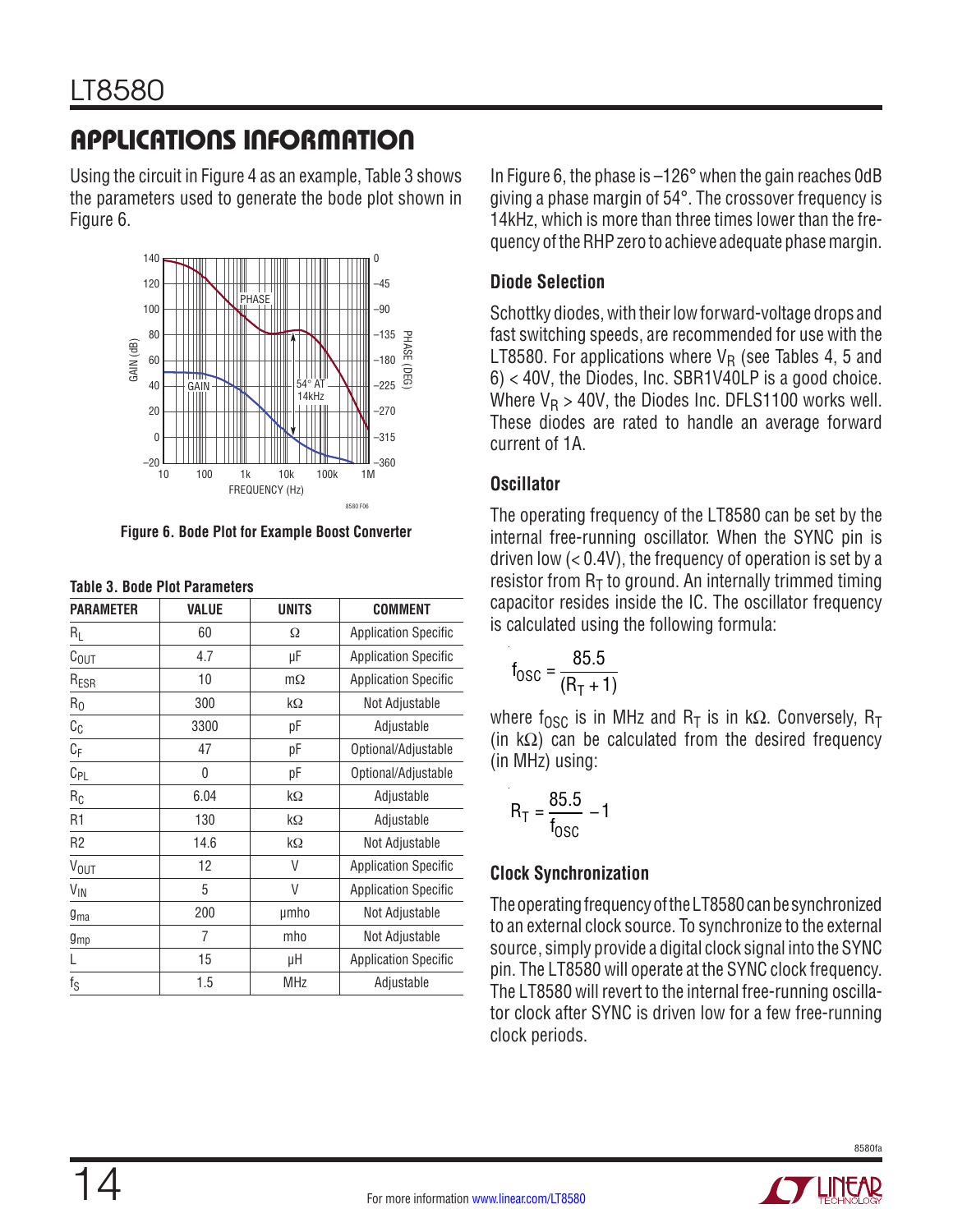Driving SYNC high for an extended period of time effectively stops the operating clock and prevents latch SR1 from becoming set (see the Block Diagram). As a result, the switching operation of the LT8580 will stop.

The duty cycle of the SYNC signal must be between 35% and 65% for proper operation. Also, the frequency of the SYNC signal must meet the following two criteria:

- (1) SYNC may not toggle outside the frequency range of 200kHz to 1.5MHz unless it is stopped low to enable the free-running oscillator.
- (2) The SYNC frequency can always be higher than the free-running oscillator frequency,  $f_{\rm OSC}$ , but should not be less than 25% below  $f_{\text{OSC}}$ .

### **Operating Frequency Selection**

There are several considerations in selecting the operating frequency of the converter. The first is staying clear of sensitive frequency bands, which cannot tolerate any spectral noise. For example, in products incorporating RF communications, the 455kHz IF frequency is sensitive to any noise, therefore switching above 600kHz is desired. Some communications have sensitivity to 1.1MHz, and in that case, a 1.5MHz switching converter frequency may be employed. The second consideration is the physical size of the converter. As the operating frequency goes up, the inductor and filter capacitors go down in value and size. The trade-off is efficiency, since the switching losses due to NPN base charge (see Thermal Calculations), Schottky diode charge, and other capacitive loss terms increase proportionally with frequency.

### **Soft-Start**

The LT8580 contains a soft-start circuit to limit peak switch currents during start-up. High start-up current is inherent in switching regulators in general since the feedback loop is saturated due to  $V_{\text{OUT}}$  being far from its final value. The regulator tries to charge the output capacitor as quickly as possible, which results in large peak currents.

The start-up current can be limited by connecting an external capacitor (typically 100nF to 1µF) to the SS pin.

This capacitor is slowly charged to ~2.1V by an internal 280k resistor once the part is activated. SS pin voltages below ~1.1V reduce the internal current limit. Thus, the gradual ramping of the SS voltage also gradually increases the current limit as the capacitor charges. This, in turn, allows the output capacitor to charge gradually toward its final value while limiting the start-up current.

In the event of a commanded shutdown or lockout (SHDN pin), internal undervoltage lockout (UVLO) or a thermal lockout, the soft-start capacitor is automatically discharged to ~200mV before charging resumes, thus assuring that the soft-start occurs after every reactivation of the chip.

### **Shutdown**

The SHDN pin is used to enable or disable the chip. For most applications, SHDN can be driven by a digital logic source. Voltages above 1.4V enable normal active operation. Voltages below 300mV will shutdown the chip, resulting in extremely low quiescent current.

While the  $\overline{\text{SHDN}}$  voltage transitions through the lockout voltage range (0.3V to 1.21V) the power switch is disabled and the SR2 latch is set (see the Block Diagram). This causes the soft-start capacitor to begin discharging, which continues until the capacitor is discharged and active operation is enabled. Although the power switch is disabled, SHDN voltages in the lockout range do not necessarily reduce quiescent current until the SHDN voltage is near or below the shutdown threshold.

Also note that  $\overline{\text{SHDN}}$  can be driven above  $\mathsf{V}_{\mathsf{IN}}$  or  $\mathsf{V}_{\mathsf{OUT}}$  as long as the SHDN voltage is limited to less than 40V.



**Figure 7. Chip States vs SHDN Voltage**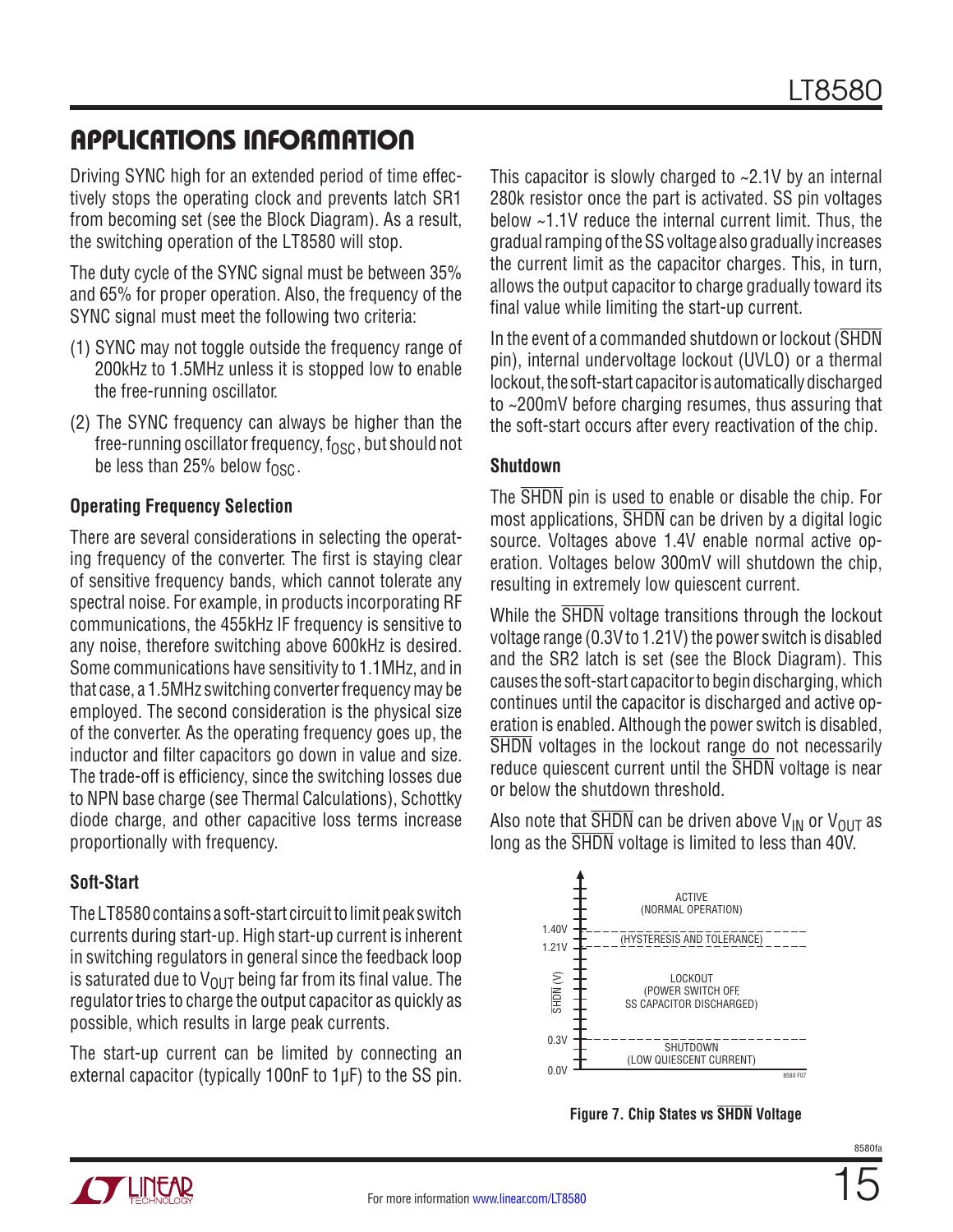### **Configurable Undervoltage Lockout**

[Figure 8](#page-15-0) shows how to configure an undervoltage lockout (UVLO) for the LT8580. Typically, UVLO is used in situations where the input supply is current-limited, has a relatively high source resistance, or ramps up/down slowly. A switching regulator draws constant power from the source, so source current increases as source voltage drops. This looks like a negative resistance load to the source and can cause the source to current-limit or latch low under low source voltage conditions. UVLO prevents the regulator from operating at source voltages where these problems might occur.

The shutdown pin comparator has voltage hysteresis with typical thresholds of 1.31V (rising) and 1.27V (falling). Resistor  $R_{UVLO2}$  is optional.  $R_{UVLO2}$  can be included to reduce the overall UVLO voltage variation caused by variations in SHDN pin current (see the Electrical Characteristics). A good choice for R<sub>UVLO2</sub> is ≤10k ±1%. After choosing a value for  $R_{UV}$   $_{02}$ ,  $R_{UV}$   $_{01}$  can be determined from either of the following:

$$
R_{UVLO1} = \frac{V_{IN}^{+} - 1.31V}{\left(\frac{1.31V}{R_{UVLO2}}\right) + 12\mu A}
$$

or

$$
R_{UVLO1} = \frac{V_{IN} - 1.27V}{\left(\frac{1.27V}{R_{UVLO2}}\right) + 12\mu A}
$$

where  $V_{IN}$ <sup>+</sup> and  $V_{IN}$ <sup>-</sup> are the  $V_{IN}$  voltages when rising or falling, respectively.

For example, to disable the LT8580 for  $V_{IN}$  voltages below 3.5V using the single resistor configuration, choose:

$$
R_{UVLO1} = \frac{3.5V - 1.27V}{\left(\frac{1.27V}{\infty}\right) + 12\mu A} = 187k
$$

To activate the LT8580 for  $V_{IN}$  voltages greater than 4.5V using the double resistor configuration, choose  $R_{UV102} = 10k$  and:

$$
R_{UVLO1} = \frac{4.5V - 1.31V}{\left(\frac{1.31V}{10k}\right) + 12\mu A} = 22.1k
$$

### **Internal Undervoltage Lockout**

The LT8580 monitors the V<sub>IN</sub> supply voltage in case V<sub>IN</sub> drops below a minimum operating level (typically about 2.35V). When  $V_{IN}$  is detected low, the power switch is deactivated, and while sufficient  $V_{IN}$  voltage persists, the soft-start capacitor is discharged. After  $V_{IN}$  is detected high, the power switch will be reactivated and the softstart capacitor will begin charging.

### **Thermal Considerations**

For the LT8580 to deliver its full output power, it is imperative that a good thermal path be provided to dissipate the heat generated within the package. This is accomplished by taking advantage of the thermal pad on the underside of the IC. It is recommended that multiple vias in the printed circuit board be used to conduct heat away from the IC and into a copper plane with as much area as possible.



**Figure 8. Configurable UVLO**

<span id="page-15-0"></span>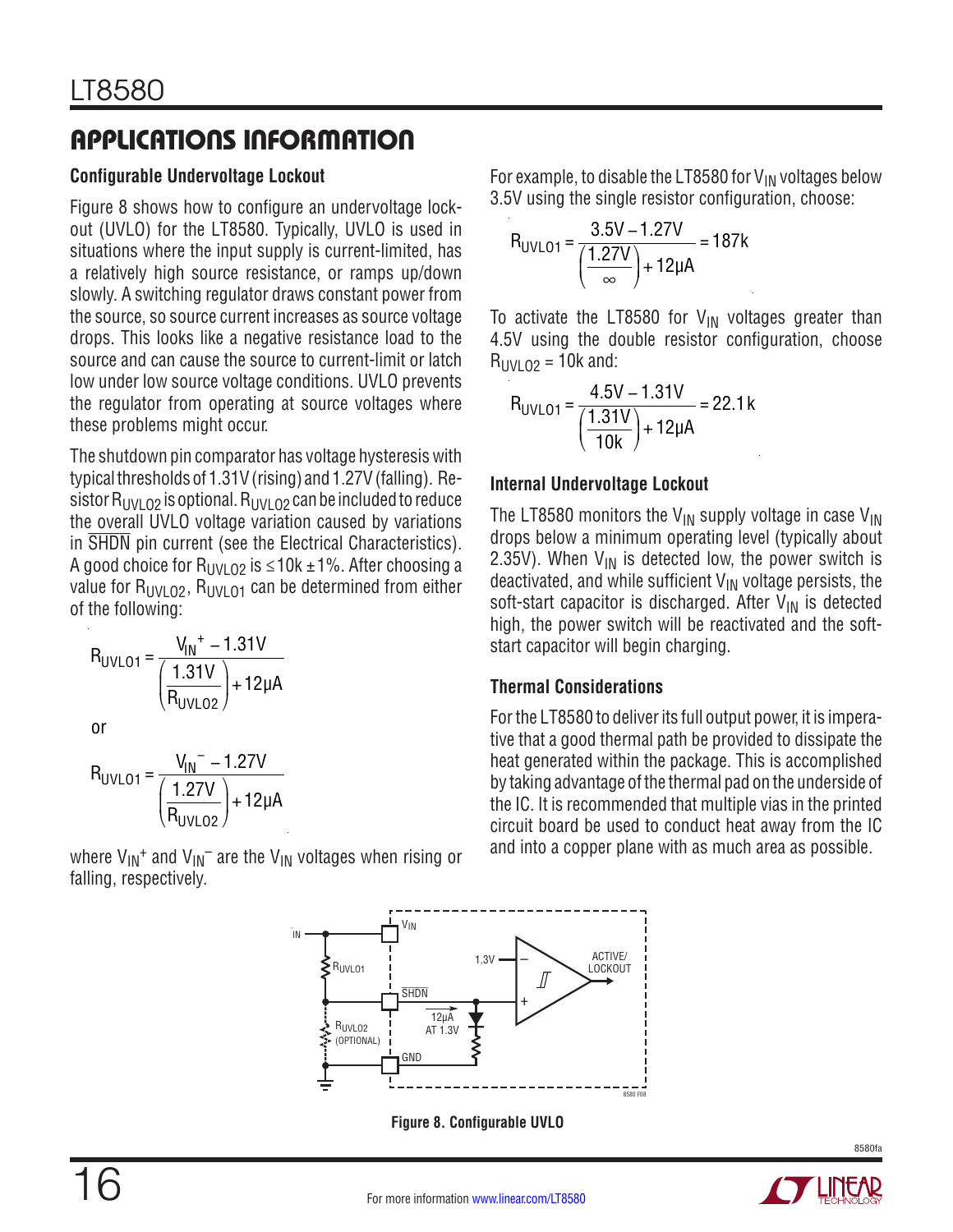### **Thermal Lockout**

If the die temperature reaches approximately 165°C, the part will go into thermal lockout, the power switch will be turned off and the soft-start capacitor will be discharged. The part will be enabled again when the die temperature has dropped by ~5°C (nominal).

### **Thermal Calculations**

Power dissipation in the LT8580 chip comes from four primary sources: switch I2R loss, NPN base drive (AC), NPN base drive (DC), and additional input current. The following formulas can be used to approximate the power losses. These formulas assume continuous mode operation, so they should not be used for calculating efficiency in discontinuous mode or at light load currents.

Average Input Current:  $I_{\text{IN}} = \frac{V_{\text{OUT}} \cdot I_{\text{OUT}}}{V_{\text{max}}}$ V<sub>IN</sub>∙ η Switch Conduction Loss:  $P_{SW} = (DC)(I_{IN})(V_{SW})$ Base Drive Loss (AC):  $P_{BAC} = 20 \text{ns} (I_{IN}) (V_{OUT}) (f)$ Base Drive Loss (DC):  $P_{BDC} = \frac{(V_{IN})(I_{IN})(DC)}{40}$ Input Power Loss:  $P_{\text{INP}} = 6 \text{mA} (V_{\text{IN}})$ 

where:

 $V_{SW}$  = switch on voltage (see Typical Performance Characteristics for Switch Saturation Voltage)

DC = duty cycle (see the Power Switch Duty Cycle section for formulas)

 $\eta$  = power conversion efficiency (typically 85% at high currents)

Example: boost configuration,  $V_{IN} = 5V$ ,  $V_{OUIT} = 12V$ ,  $I_{\text{OUT}} = 0.2A$ , f = 1.25MHz,  $V_{\text{D}} = 0.5V$ :

 $I_{IN} = 0.56A$ 

$$
DC = 62.0\%
$$

 $P_{SW} = 117$ mW  $P<sub>BAC</sub> = 169$ mW  $P_{BDC} = 44$ mW  $P_{INP} = 30$ mW

Total LT8580 power dissipation ( $P_{TOT}$ ) = 361mW

Thermal resistance for the LT8580 is influenced by the presence of internal, topside or backside planes. To calculate die temperature, use the appropriate thermal resistance number and add in worst-case ambient temperature:

 $T_J = T_A + \theta_{JA} \cdot P_{TOT}$ 

where  $T_J$  = junction temperature,  $T_A$  = ambient temperature, and  $\theta_{JA}$  is the thermal resistance from the silicon junction to the ambient air.

The published  $\theta_{JA}$  value is 43°C/W for the 3mm  $\times$  3mm DFN package and 35°C/W to 40°C/W for the MSOP exposed pad package. In practice, lower  $\theta_{JA}$  values can be obtained if the board layout uses ground as a heat sink. For instance, thermal resistances of 34.7°C/W for the DFN package and 22.5°C/W for the MSOP package were obtained on a board designed with large ground planes.

### **VIN Ramp Rate**

While initially powering a switching converter application, the V<sub>IN</sub> ramp rate should be limited. High V<sub>IN</sub> ramp rates can cause excessive inrush currents in the passive components of the converter. This can lead to current and/or voltage overstress and may damage the passive components or the chip. Ramp rates less than 500mV/µs, depending on component parameters, will generally prevent these issues. Also, be careful to avoid hot-plugging. Hot-plugging occurs when an active voltage supply is "instantly" connected or switched to the input of the converter. Hot-plugging results in very fast input ramp rates and is not recommended. Finally, for more information, refer to Linear application note AN88, which discusses voltage overstress that can occur when an inductive source impedance is hot-plugged to an input pin bypassed by ceramic capacitors.

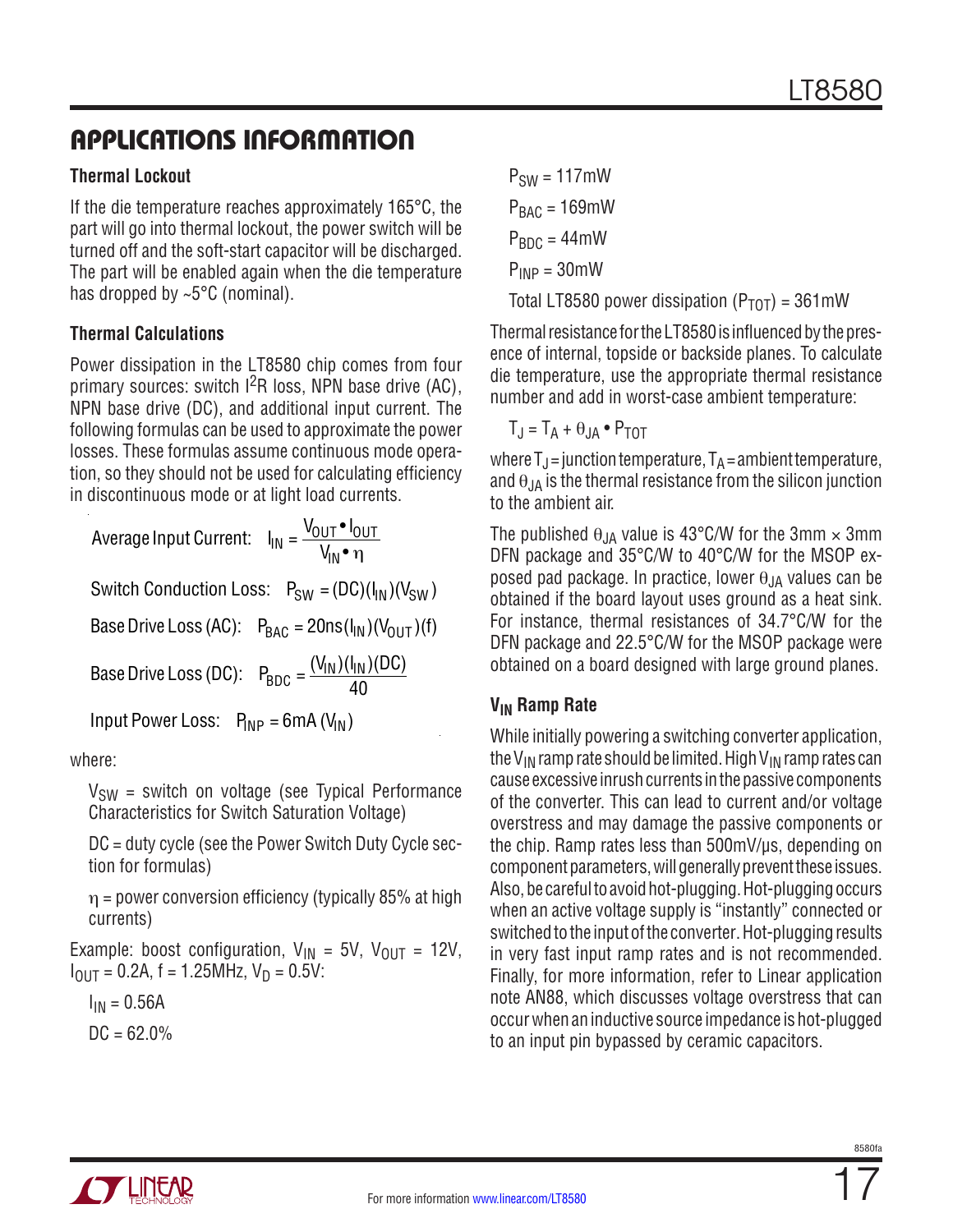### **Layout Hints**

As with all high frequency switchers, when considering layout, care must be taken to achieve optimal electrical, thermal and noise performance. One will not get advertised performance with a careless layout. For maximum efficiency, switch rise and fall times are typically in the 10ns to 20ns range. To prevent noise, both radiated and conducted, the high speed switching current path, shown in [Figure 9,](#page-17-0) must be kept as short as possible. This is implemented in the suggested layout of a boost configuration in [Figure 10](#page-18-0). Shortening this path will also reduce the parasitic trace inductance. At switch-off, this parasitic inductance produces a flyback spike across the LT8580 switch. When operating at higher currents and output voltages, with poor layout, this spike can generate voltages across the LT8580 that may exceed its absolute maximum rating. A ground plane should also be used under the switcher circuitry to prevent interplane coupling and overall noise.

The VC and FBX components should be kept as far away as practical from the switch node. The ground for these components should be separated from the switch current path. Failure to do so can result in poor stability or subharmonic oscillation.

Board layout also has a significant effect on thermal resistance. The exposed package ground pad is the copper plate that runs under the LT8580 die. This is a good thermal path for heat out of the package. Soldering the pad onto



<span id="page-17-0"></span>**Figure 9. High Speed "Chopped" Switching Path for Boost Topology**

the board reduces die temperature and increases the power capability of the LT8580. Provide as much copper area as possible around this pad. Adding multiple feedthroughs around the pad to the ground plane will also help. [Figure 10](#page-18-0) and [Figure 11](#page-18-1) show the recommended component placement for the boost and SEPIC configurations, respectively.

### **Layout Hints for Inverting Topology**

[Figure 12](#page-18-2) shows recommended component placement for the dual inductor inverting topology. Input bypass capacitor, C1, should be placed close to the LT8580, as shown. The load should connect directly to the output capacitor, C2, for best load regulation. The local ground may be tied into the system ground plane at the C3 ground terminal.

The cut ground copper at D1's cathode is essential to obtain low noise. This important layout issue arises due to the chopped nature of the currents flowing in Q1 and D1. If they are both tied directly to the ground plane before being combined, switching noise will be introduced into the ground plane. It is almost impossible to get rid of this noise, once present in the ground plane. The solution is to tie D1's cathode to the ground pin of the LT8580 before the combined currents are dumped in the ground plane as drawn in [Figure 2,](#page-6-1) [Figure 13](#page-19-0) and [Figure 14.](#page-19-1) This single layout technique can virtually eliminate high frequency "spike" noise, so often present on switching regulator outputs.

### **Differences from LT3580**

LT8580 is very similar to LT3580. However, LT8580 does deviate from LT3580 in a few areas:

- 65V, 1A switch
- 40V V<sub>IN</sub> and  $\overline{\text{SHDN}}$  absolute maximum rating
- **FB renamed to FBX**
- 5V FBX absolute maximum rating

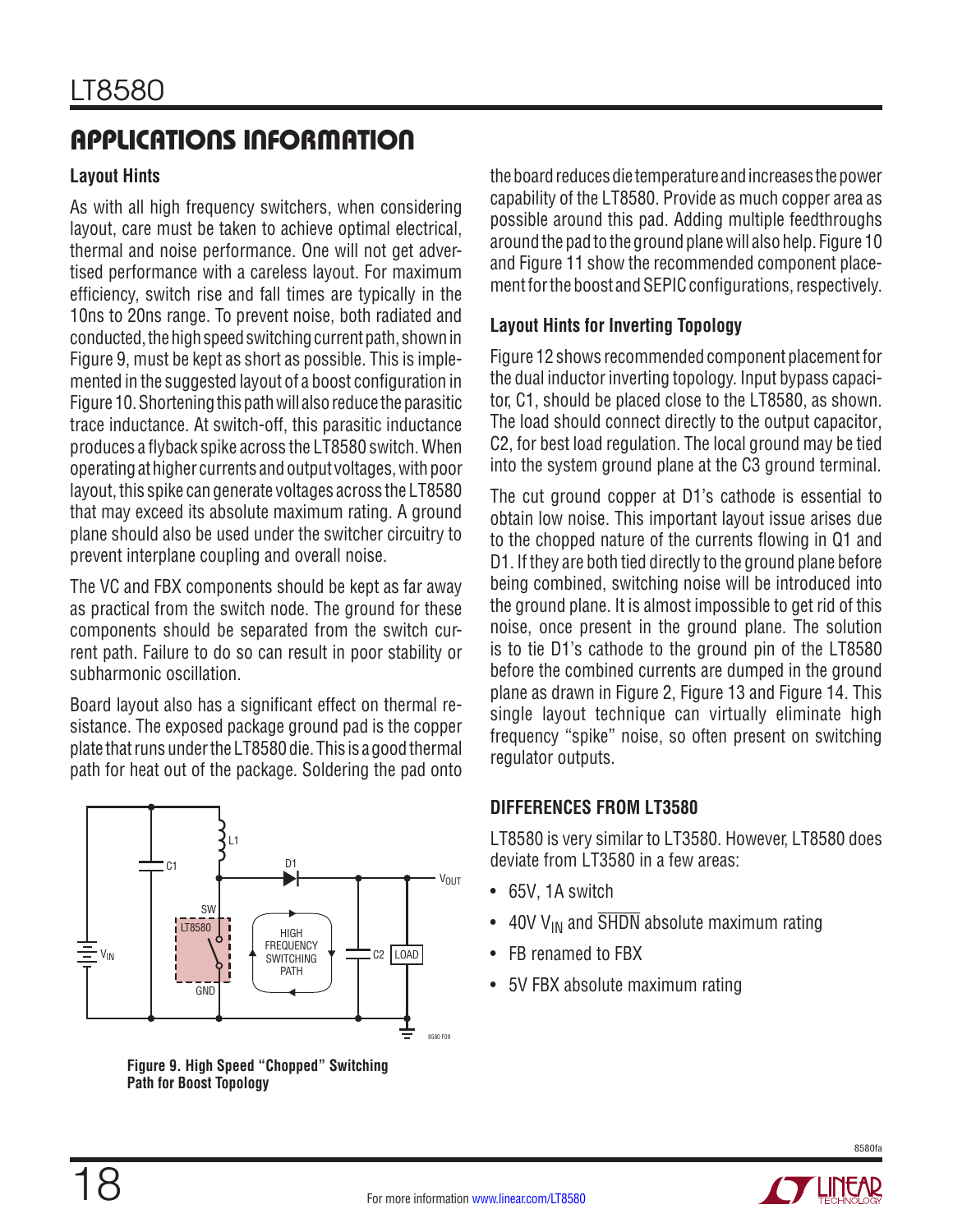

<span id="page-18-0"></span>



<span id="page-18-1"></span>**Figure 11. Suggested Component Placement for SEPIC Topology (Both DFN And MSOP Packages. Not to Scale). Pin 9 (Exposed Pad) Must Be Soldered Directly to the Local Ground Plane for Adequate Thermal Performance. Multiple Vias to Additional Ground Planes Will Improve Thermal Performance**



<span id="page-18-2"></span>**Figure 12. Suggested Component Placement for Inverting Topology (Both DFN and MSOP Packages. Not to Scale). Note Cut in Ground Copper at Diode's Cathode. Pin 9 (Exposed Pad) Must be Soldered Directly to Local Ground Plane for Adequate Thermal Performance. Multiple Vias to Additional Ground Planes Will Improve Thermal Performance**

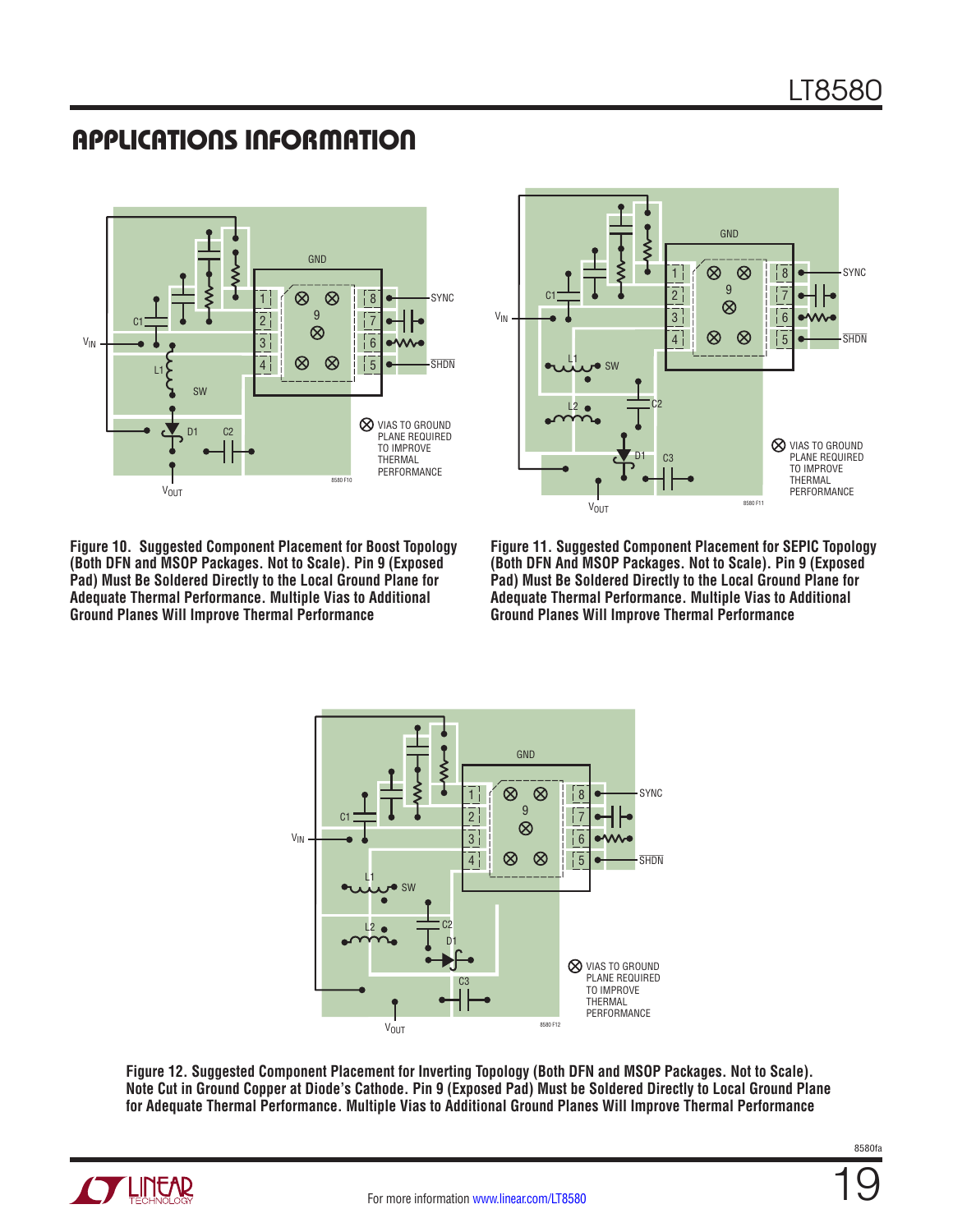

<span id="page-19-0"></span>**Figure 13. Switch-On Phase of an Inverting Converter. L1 and L2 Have Positive dI/dt**



<span id="page-19-1"></span>**Figure 14. Switch-Off Phase of an Inverting Converter. L1 and L2 Currents Have Negative dI/dt**

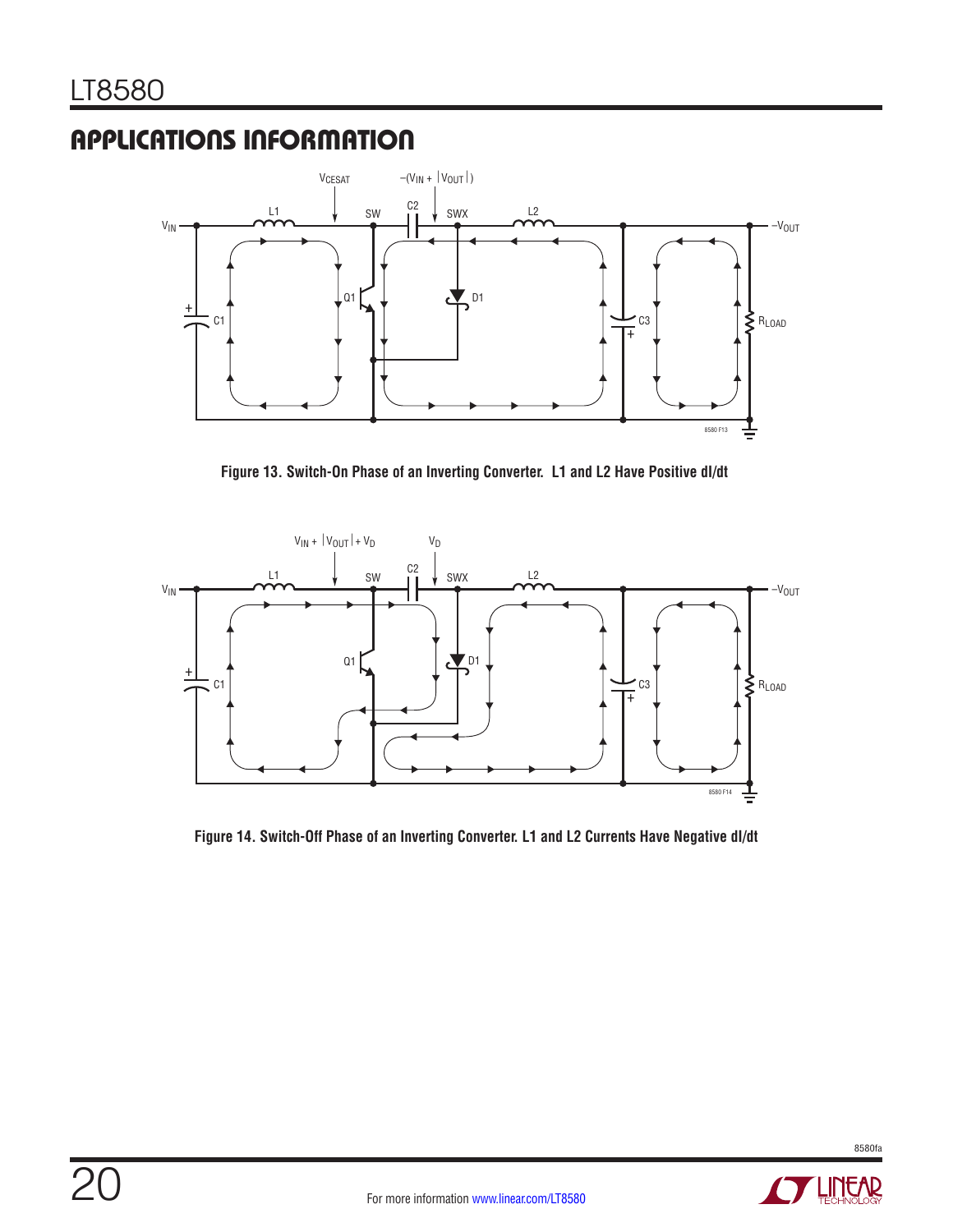### **Boost Converter Component Selection**



#### <span id="page-20-0"></span>**Figure 15. Boost Converter: The Component Values and Voltages Given Are Typical Values for a 1.5MHz, 5V to 12V Boost**

The LT8580 can be configured as a boost converter as in [Figure 15](#page-20-0). This topology allows for positive output voltages that are higher than the input voltage. A single feedback resistor sets the output voltage. For output voltages higher than 60V, see the Charge Pump Aided Regulators section.

Table 4 is a step-by-step set of equations to calculate component values for the LT8580 when operating as a boost converter. Input parameters are input and output voltage, and switching frequency ( $V_{IN}$ ,  $V_{OUT}$  and  $f_{OSC}$  respectively). Refer to the Applications Information section for further information on the design equations presented in Table 4.

### **Variable Definitions:**

 $V_{IN}$  = Input Voltage

 $V_{OIII}$  = Output Voltage

DC = Power Switch Duty Cycle

 $f_{\text{OSC}}$  = Switching Frequency

 $I<sub>OUT</sub>$  = Maximum Average Output Current

 $I_{RIPPIF}$  = Inductor Ripple Current

#### **Table 4. Boost Design Equations**

|                             | PARAMETERS/EQUATIONS                                                                                                                                                                                                                          |     |
|-----------------------------|-----------------------------------------------------------------------------------------------------------------------------------------------------------------------------------------------------------------------------------------------|-----|
| Step 1:<br><b>Inputs</b>    | Pick $V_{IN}$ , $V_{OUT}$ , and $f_{OSC}$ to calculate equations below                                                                                                                                                                        |     |
| Step 2:<br>DC               | $DC_{MAX} = \frac{V_{OUT} - V_{IN(MIN)} + 0.5V}{V_{OUT} + 0.5V - 0.4V}$                                                                                                                                                                       |     |
|                             | $DC_{MIN} = \frac{V_{OUT} - V_{IN(MAX)} + 0.5 V}{V_{OUT} + 0.5 V - 0.4 V}$                                                                                                                                                                    |     |
| Step 3:<br>L1               | $L_{TYP} = \frac{(V_{IN(MIN)} - 0.4V) \cdot DC_{MAX}}{f_{OSC} \cdot 0.3A}$                                                                                                                                                                    | (1) |
|                             | $L_{\text{MIN}} = \frac{(V_{\text{IN(MIN)}} - 0.4 \text{V}) \cdot (2 \cdot \text{DC}_{\text{MAX}} - 1)}{1.25 \cdot (\text{DC}_{\text{MAX}} - 300 \text{ns} \cdot t_{\text{DSC}}) \cdot t_{\text{DSC}} \cdot (1 - \text{DC}_{\text{MAX}})}$    | (2) |
|                             | $L_{MAX1} = \frac{(V_{IN(MIN)} - 0.4V) \cdot DU_{MAX}}{f_{occ} \cdot 0.08A}$                                                                                                                                                                  | (3) |
|                             | $L_{MAX2} = \frac{(V_{IN(MAX)} - 0.4V) \cdot DC_{MIN}}{f_{DCC} \cdot 0.08A}$                                                                                                                                                                  | (4) |
|                             | • Solve equations 1 to 4 for a range of L values<br>• The minimum of the L value range is the higher of $L_{\text{TYP}}$ and $L_{\text{MIN}}$<br>• The maximum of the L value range is the lower of L <sub>MAX1</sub> and L <sub>MAX2</sub> . |     |
| Step 4:<br><b>IRIPPLE</b>   | $I_{RIPPLE(MIN)} = \frac{(V_{IN(MIN)} - 0.4V) \cdot DC_{MAX}}{f_{CQQ} \cdot I}$                                                                                                                                                               |     |
|                             | $I_{RIPPLE(MAX)} = \frac{(V_{IN(MAX)} - 0.4V) \cdot DC_{MIN}}{f_{DSC} \cdot L_{A}}$                                                                                                                                                           |     |
| Step 5:<br>l <sub>out</sub> | $I_{\text{OUT}(\text{MIN})} = \left(1\text{A} - \frac{I_{\text{RIPPLE}(\text{MIN})}}{2}\right) \cdot (1 - \text{DC}_{\text{MAX}})$                                                                                                            |     |
|                             | $I_{\text{OUT}(MAX)} = \left(1A - \frac{I_{\text{RIPPLE}(MAX)}}{2}\right) \cdot (1 - DC_{\text{MIN}})$                                                                                                                                        |     |
| Step 6:<br>D1               | $V_R$ > $V_{OIII}$ ; $I_{AVG}$ > $I_{OIII}$                                                                                                                                                                                                   |     |
| Step 7:<br>$c_{\text{out}}$ | $C_{\text{OUT}} \geq \frac{I_{\text{OUT}} \cdot DC_{\text{MAX}}}{I_{\text{OOS}} \cdot 0.005 \cdot V_{\text{OUT}}}$                                                                                                                            |     |
| Step 8:<br>$c_{\rm IN}$     | $C_{IN} \ge C_{VIN} + C_{PWR} \ge$                                                                                                                                                                                                            |     |
|                             | $\frac{1 \text{A} \cdot \text{DC}_{\text{MAX}}}{40 \cdot f_{\text{GSC}} \cdot 0.005 \cdot V_{\text{IN(MIN)}}} + \frac{I_{\text{RIPPLE}(\text{MAX})}}{8 \cdot f_{\text{OSC}} \cdot 0.005 \cdot V_{\text{IN}(\text{MAX})}}$                     |     |
|                             | • Refer to the Capacitor Selection Section for definition of C <sub>VIN</sub> and C <sub>PWR</sub>                                                                                                                                            |     |
| Step 9:<br>$R_{\text{FBX}}$ | $R_{FBX} = \frac{V_{OUT} - 1.204V}{83.3 \mu A}$                                                                                                                                                                                               |     |
| <b>Step</b><br>10:<br>$R_T$ | $R_T = \frac{85.5}{f_{\text{NSC}}} - 1$ ; $f_{\text{OSC}}$ in MHz and $R_T$ in k $\Omega$                                                                                                                                                     |     |

**Note 1:** This table uses 1A for the peak switch current. Refer to the Electrical Characteristics Table and Typical Performance Characteristics plots for the peak switch current at an operating duty cycle.

8580fa **Note 2:** The final values for C<sub>OUT</sub> and C<sub>IN</sub> may deviate from the previous equations in order to obtain desired load transient performance.

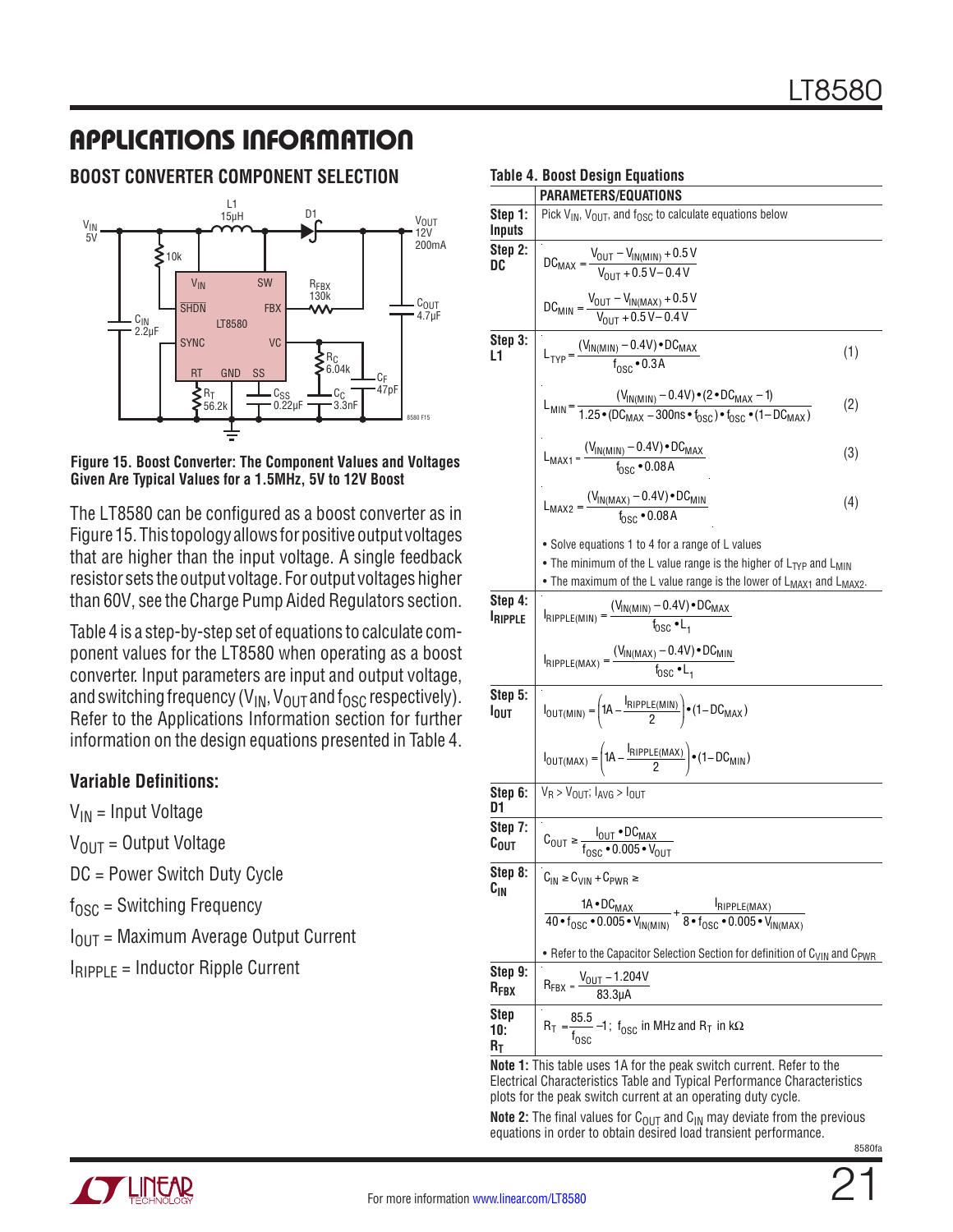**SEPIC Converter Component Selection (Coupled or UnCoupled Inductors)**



<span id="page-21-0"></span>**Figure 16. SEPIC Converter: The Component Values and Voltages Given Are Typical Values for a 1MHz, 9V to 16V Input to 12V Output SEPIC Converter**

The LT8580 can also be configured as a SEPIC, as shown in [Figure 16](#page-21-0). This topology allows for positive output voltages that are lower, equal or higher than the input voltage. Output disconnect is inherently built into the SEPIC topology, meaning no DC path exists between the input and output due to capacitor C1.

Table 5 is a step-by-step set of equations to calculate component values for the LT8580 when operating as a SEPIC converter. Input parameters are input and output voltage, and switching frequency ( $V_{IN}$ ,  $V_{OUT}$  and f<sub>OSC</sub>, respectively). Refer to the Applications Information section for further information on the design equations presented in Table 5.

### **Variable Definitions:**

- $V_{IN}$  = Input Voltage
- $V_{OUIT}$  = Output Voltage

DC = Power Switch Duty Cycle

 $f_{\text{OSC}}$  = Switching Frequency

- $I_{\text{OUT}}$  = Maximum Average Output Current
- $I<sub>RIPPIF</sub>$  = Inductor Ripple Current

|                                     | Table 5. SEPIC Design Equations                                                                                                                                                                                                                                                                |     |  |
|-------------------------------------|------------------------------------------------------------------------------------------------------------------------------------------------------------------------------------------------------------------------------------------------------------------------------------------------|-----|--|
| Step 1:<br>Inputs                   | PARAMETERS/EQUATIONS<br>Pick $V_{IN}$ , $V_{OUT}$ and $f_{OSC}$ to calculate equations below                                                                                                                                                                                                   |     |  |
| Step 2:<br>DC                       | $DC_{MAX} = \frac{V_{OUT} + 0.5 \text{ V}}{V_{IN(MIN)} + V_{OUIT} + 0.5 \text{ V} - 0.4 \text{ V}}$                                                                                                                                                                                            |     |  |
|                                     | $DC_{MIN} = \frac{V_{OUT} + 0.5 V}{V_{INIMAX} + V_{OUT} + 0.5 V - 0.4 V}$                                                                                                                                                                                                                      |     |  |
| Step 3:<br>L                        | $L_{TYP} = \frac{(V_{IN(MIN)} - 0.4V) \cdot DC_{MAX}}{f_{QCG} \cdot 0.3A}$                                                                                                                                                                                                                     | (1) |  |
|                                     | $L_{\text{MIN}} = \frac{(V_{\text{IN(MIN)}} - 0.4V) \cdot (2 \cdot DC_{\text{MAX}} - 1)}{1.25 \cdot (DC_{\text{MAX}} - 300 \text{ns} \cdot f_{\text{DSC}}) \cdot f_{\text{DSC}} \cdot (1 - DC_{\text{MAX}})}$                                                                                  | (2) |  |
|                                     | $L_{MAX} = \frac{(V_{IN(M1N)} - 0.4V) \cdot DC_{MAX}}{f_{OSC} \cdot 0.08A}$                                                                                                                                                                                                                    | (3) |  |
|                                     | • Solve equations 1, 2 and 3 for a range of L values<br>• The minimum of the L value range is the higher of L <sub>TYP</sub> and L <sub>MIN</sub><br>• The maximum of the L value range is L <sub>MAX</sub><br>• $L = L1 = L2$ for coupled inductors<br>• $L = L1  L2$ for uncoupled inductors |     |  |
| Step 4:<br><b>IRIPPLE</b>           | $I_{\text{RIPPLE}(\text{MIN})} = \frac{(V_{\text{IN}(\text{MIN})} - 0.4V) \cdot DC_{\text{MAX}}}{f_{\text{DCO}} \cdot I}$                                                                                                                                                                      |     |  |
|                                     | $I_{RIPPLE(MAX)} = \frac{(V_{IN(MAX)} - 0.4V) \cdot DC_{MIN}}{f_{DC} \cdot I}$                                                                                                                                                                                                                 |     |  |
| Step 5:<br>l <sub>out</sub>         | $I_{\text{OUT}(\text{MIN})} = \left(1\text{A} - \frac{I_{\text{RIPPLE}(\text{MIN})}}{2}\right) \cdot \left(1-\text{DC}_{\text{MAX}}\right)$                                                                                                                                                    |     |  |
|                                     | $I_{\text{OUT}(MAX)} = \left(1A - \frac{I_{\text{RIPPLE}(MAX)}}{2}\right) \cdot \left(1 - DC_{\text{MIN}}\right)$                                                                                                                                                                              |     |  |
| Step 6:<br>D1                       | $V_B > V_{IN} + V_{OUT}$ ; $I_{AVG} > I_{OUT}$                                                                                                                                                                                                                                                 |     |  |
| Step 7:<br>C1                       | $C1 \ge 1 \mu F$ ; $V_{RATING} \ge V_{IN}$                                                                                                                                                                                                                                                     |     |  |
| Step 8:<br>Соит                     | $C_{\text{OUT}} \geq \frac{I_{\text{OUT} (MIN)}}{I_{\text{OSC}} \cdot 0.005 \cdot V_{\text{OUT}}}$                                                                                                                                                                                             |     |  |
| Step 9:<br>$\mathtt{C_{IN}}$        | $C_{IN} \geq C_{VIN} + C_{PWR} \geq$                                                                                                                                                                                                                                                           |     |  |
|                                     | $\frac{1\text{A}\cdot \text{DC}_{\text{MAX}}}{40\cdot f_\text{OSC}\cdot 0.005\cdot V_\text{IN(MIN)}} + \frac{I_\text{RIPPLE(MAX)}}{8\cdot f_\text{OSC}\cdot 0.005\cdot V_\text{IN(MAX)}}$                                                                                                      |     |  |
|                                     | • Refer to the Capacitor Selection Section for definition of C <sub>VIN</sub> and C <sub>PWR</sub>                                                                                                                                                                                             |     |  |
| <b>Step 10:</b><br>$R_{\text{FBX}}$ | $R_{FBX} = \frac{V_{OUT} - 1.204V}{83.3 \mu A}$                                                                                                                                                                                                                                                |     |  |
| Step 11:<br>$R_T$                   | $R_T = \frac{85.5}{f_{\text{OSC}}} - 1$ ; f <sub>OSC</sub> in MHz and $R_T$ in k $\Omega$                                                                                                                                                                                                      |     |  |

**Note 1:** This table uses 1A for the peak switch current. Refer to the Electrical Characteristics Table and Typical Performance Characteristics plots for the peak switch current at an operating duty cycle.

8580fa **Note 2:** The final values for C<sub>OUT</sub>, C<sub>IN</sub> and C1 may deviate from the previous equations in order to obtain desired load transient performance.

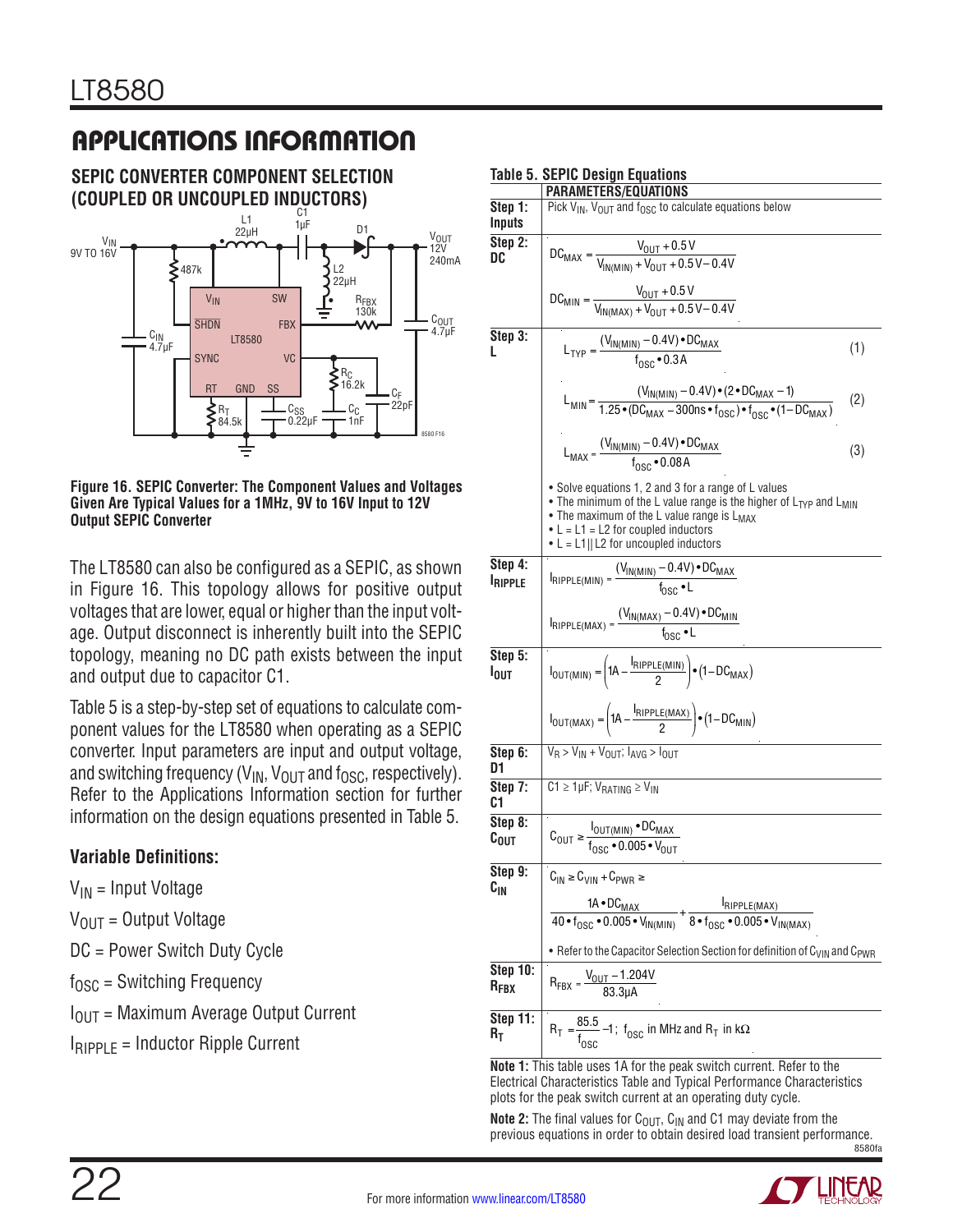#### **Dual Inductor Inverting Converter Component Selection (Coupled or UnCoupled Inductors)**



<span id="page-22-0"></span>**Figure 17. Dual Inductor Inverting Converter: The Component Values and Voltages Given Are Typical Values for a 750kHz Wide Input (5V to 40V) to –15V Inverting Topology Using Coupled Inductors**

Due to its unique FBX pin, the LT8580 can work in a dual inductor inverting configuration as in [Figure 17.](#page-22-0) Changing the connections of L2 and the Schottky diode in the SEPIC topology results in generating negative output voltages. This solution results in very low output voltage ripple due to inductor L2 being in series with the output. Output disconnect is inherently built into this topology due to the capacitor C1.

Table 6 is a step-by-step set of equations to calculate component values for the LT8580 when operating as a dual inductor inverting converter. Input parameters are input and output voltage, and switching frequency  $(V_{IN},$  $V_{\text{OUT}}$  and  $f_{\text{OSC}}$  respectively). Refer to the Applications Information section for further information on the design equations presented in Table 6.

### **Variable Definitions:**

 $V_{IN}$  = Input Voltage

 $V_{OIII}$  = Output Voltage

DC = Power Switch Duty Cycle

 $f_{OSC}$  = Switching Frequency

 $I<sub>OUT</sub>$  = Maximum Average Output Current

 $I_{\text{RIPPI F}} = \text{Inductor Ripple Current}$ 

|                              | VIL I LNJ/LUUMI IUNJ                                                                                                                                                                                                                                                                                                                                    |     |  |
|------------------------------|---------------------------------------------------------------------------------------------------------------------------------------------------------------------------------------------------------------------------------------------------------------------------------------------------------------------------------------------------------|-----|--|
| Step 1:<br>Inputs            | Pick V <sub>IN</sub> , V <sub>OUT</sub> and f <sub>OSC</sub> to calculate equations below                                                                                                                                                                                                                                                               |     |  |
| Step 2:<br>DC                | $DC_{MAX} = \frac{ V_{OUT}  + 0.5 V}{V_{N/(MIN)} +  V_{OUT}  + 0.5 V - 0.4 V}$                                                                                                                                                                                                                                                                          |     |  |
|                              | $DC_{MIN} = \frac{ V_{OUT}  + 0.5 \text{ V}}{V_{IN(MAX)} +  V_{OUT}  + 0.5 \text{ V} - 0.4 \text{ V}}$                                                                                                                                                                                                                                                  |     |  |
| Step 3:<br>L                 | $L_{TYP} = \frac{(V_{IN(MIN)} - 0.4V) \cdot DC_{MAX}}{f_{OCG} \cdot 0.3A}$                                                                                                                                                                                                                                                                              | (1) |  |
|                              | $L_{\text{MIN}} = \frac{(V_{\text{IN(MIN)}} - 0.4V) \cdot (2 \cdot DC_{\text{MAX}} - 1)}{1.25 \cdot (DC_{\text{MAX}} - 300 \text{ns} \cdot f_{\text{DSC}}) \cdot f_{\text{DSC}} \cdot (1 - DC_{\text{MAX}})}$                                                                                                                                           | (2) |  |
|                              | $L_{MAX} = \frac{(V_{IN(M1N)} - 0.4V) \cdot DC_{MAX}}{f_{QCC} \cdot 0.08A}$                                                                                                                                                                                                                                                                             | (3) |  |
|                              | • Solve equations 1, 2 and 3 for a range of L values<br>• The minimum of the L value range is the higher of L <sub>TYP</sub> and L <sub>MIN</sub><br>• The maximum of the L value range is L <sub>MAX</sub><br>• $L = L1 = L2$ for coupled inductors<br>• $L = L1  L2$ for uncoupled inductors                                                          |     |  |
| Step 4:<br><b>IRIPPLE</b>    | $I_{\text{RIPPLE}(\text{MIN})} = \frac{(V_{\text{IN}(\text{MIN})} - 0.4V) \cdot DC_{\text{MAX}}}{f_{\text{DCS}} \cdot I}$                                                                                                                                                                                                                               |     |  |
|                              | $I_{RIPPLE(MAX)} = \frac{(V_{IN(MAX)} - 0.4V) \cdot DC_{MIN}}{f_{DQQ} \cdot I}$                                                                                                                                                                                                                                                                         |     |  |
| Step 5:<br>l <sub>out</sub>  | $I_{\text{OUT}(\text{MIN})} = \left(1\text{A} - \frac{I_{\text{RIPPLE}(\text{MIN})}}{2}\right) \cdot \left(1-\text{DC}_{\text{MAX}}\right)$                                                                                                                                                                                                             |     |  |
|                              | $I_{\text{OUT}(MAX)} = \left(1A - \frac{I_{\text{RIPPLE}(MAX)}}{2}\right) \cdot \left(1 - DC_{\text{MIN}}\right)$                                                                                                                                                                                                                                       |     |  |
| Step 6:<br>D1                | $V_R$ > $V_{IN}$ + $ V_{OUT} $ ; $I_{AVG}$ > $I_{OUT}$                                                                                                                                                                                                                                                                                                  |     |  |
| Step 7:<br>C1                | $C1 \ge 1$ µF; $V_{RATING} \ge V_{IN(MAX)} +  V_{OUT} $                                                                                                                                                                                                                                                                                                 |     |  |
| Step 8:<br>С <sub>ОИТ</sub>  | $C_{\text{OUT}} \geq \frac{I_{\text{RIPPLE}(MAX)}}{R \cdot f_{\text{OEC}} (0.005 \cdot  V_{\text{OUT}} )}$                                                                                                                                                                                                                                              |     |  |
| Step 9:<br>$\mathtt{C_{IN}}$ | $C_{IN} \geq C_{VIN} + C_{PWR} \geq$<br>$\frac{1 \text{A}\cdot \text{DC}_{\text{MAX}}}{40\cdot f_{\text{OSC}}\cdot 0.005\cdot V_{\text{IN(MIN)}}}+\frac{I_{\text{RIPPLE}(\text{MAX})}}{8\cdot f_{\text{OSC}}\cdot 0.005\cdot V_{\text{IN(MAX)}}}$<br>• Refer to the Capacitor Selection Section for definition of C <sub>VIN</sub> and C <sub>PWR</sub> |     |  |
|                              |                                                                                                                                                                                                                                                                                                                                                         |     |  |
|                              |                                                                                                                                                                                                                                                                                                                                                         |     |  |
| Step 10:<br>$R_{\text{FBX}}$ | $R_{FBX} = \frac{ V_{OUT}  + 3mV}{83.311A}$                                                                                                                                                                                                                                                                                                             |     |  |
| <b>Step 11:</b><br>Rт        | $R_T = \frac{85.5}{f_{\text{DSC}}} - 1$ ; f <sub>OSC</sub> in MHz and $R_T$ in k $\Omega$                                                                                                                                                                                                                                                               |     |  |
|                              | Note 1: This table uses 1A for the neak switch current. Refer to the                                                                                                                                                                                                                                                                                    |     |  |

#### **Table 6. Dual Inductor Inverting Design Equations** *PARAMETERS/EQUATION*

**Note 1:** This table uses 1A for the peak switch current. Refer to the Electrical Characteristics Table and Typical Performance Characteristics plots for the peak switch current at an operating duty cycle.

**Note 2:** The final values for  $C_{\text{OUT}}$ ,  $C_{\text{IN}}$  and C1 may deviate from the previous equations in order to obtain desired load transient performance.

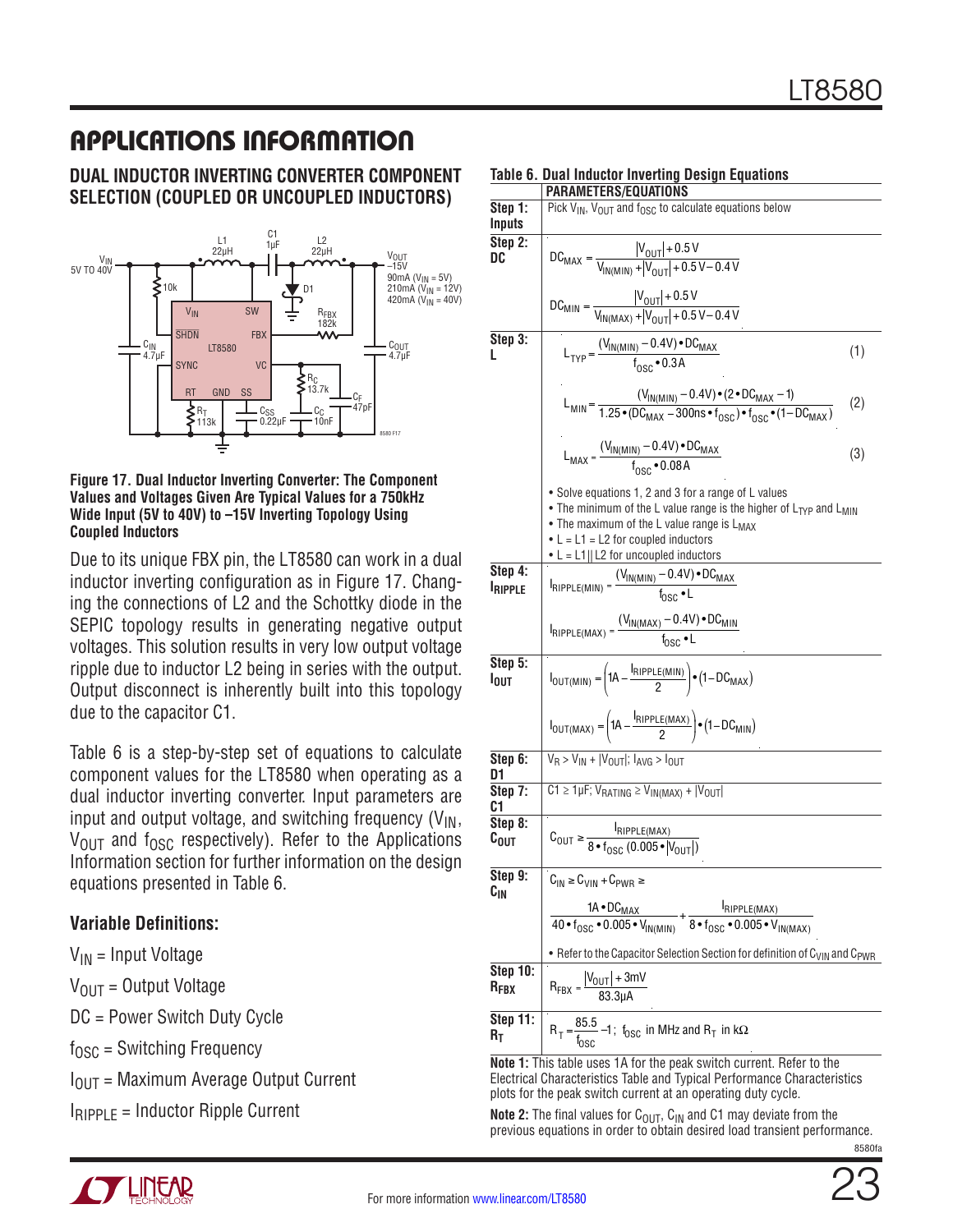

#### **1.5MHz, 5V to 12V Output Boost Converter**







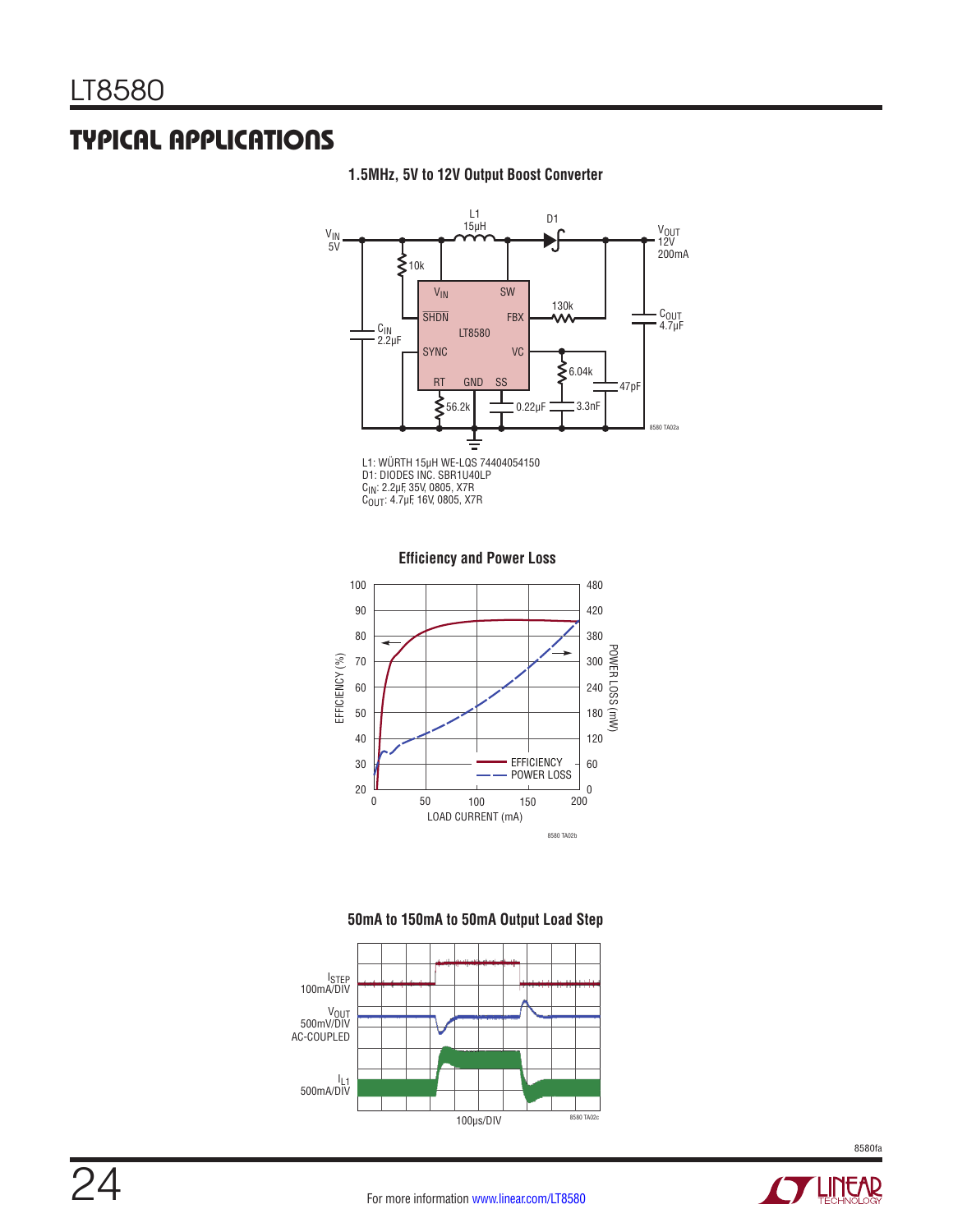

**750kHz, –15V Output Inverting Converter Accepts 5V to 40V Input**





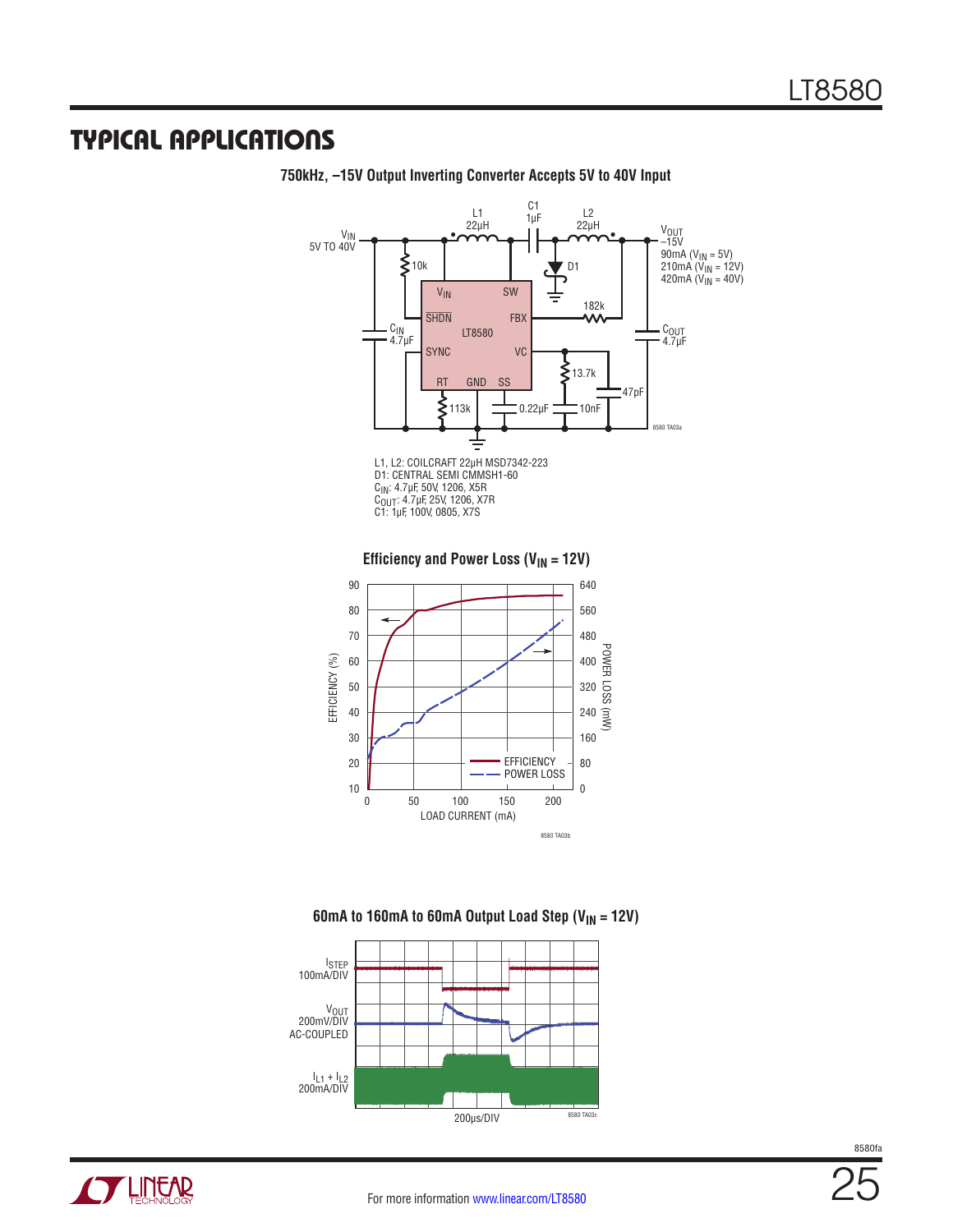

**1.2MHz Inverting Converter Generates –48V Output From 12V Input**









**STALLINEAR**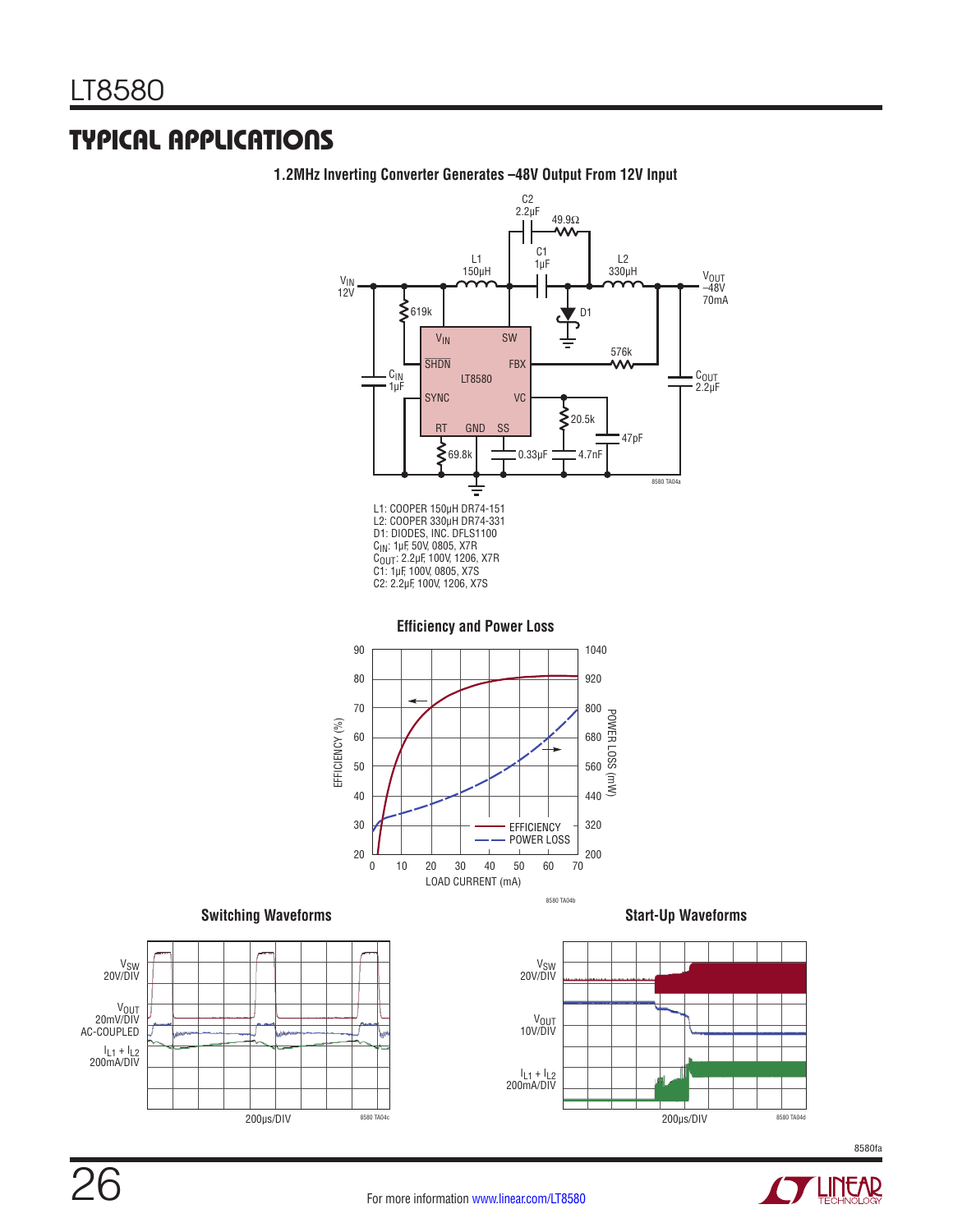**VFD (Vacuum Fluorescent Display) Power Supply Switches at 1MHz**

**Danger High Voltage! Operation by High Voltage Trained Personnel Only**



D1-D5: DIODES, INC. DFLS1100 C<sub>IN</sub>: 1µF, 100V, 1206, X7R<br>C1-C5: 1µF, 100V, 1206, X7S







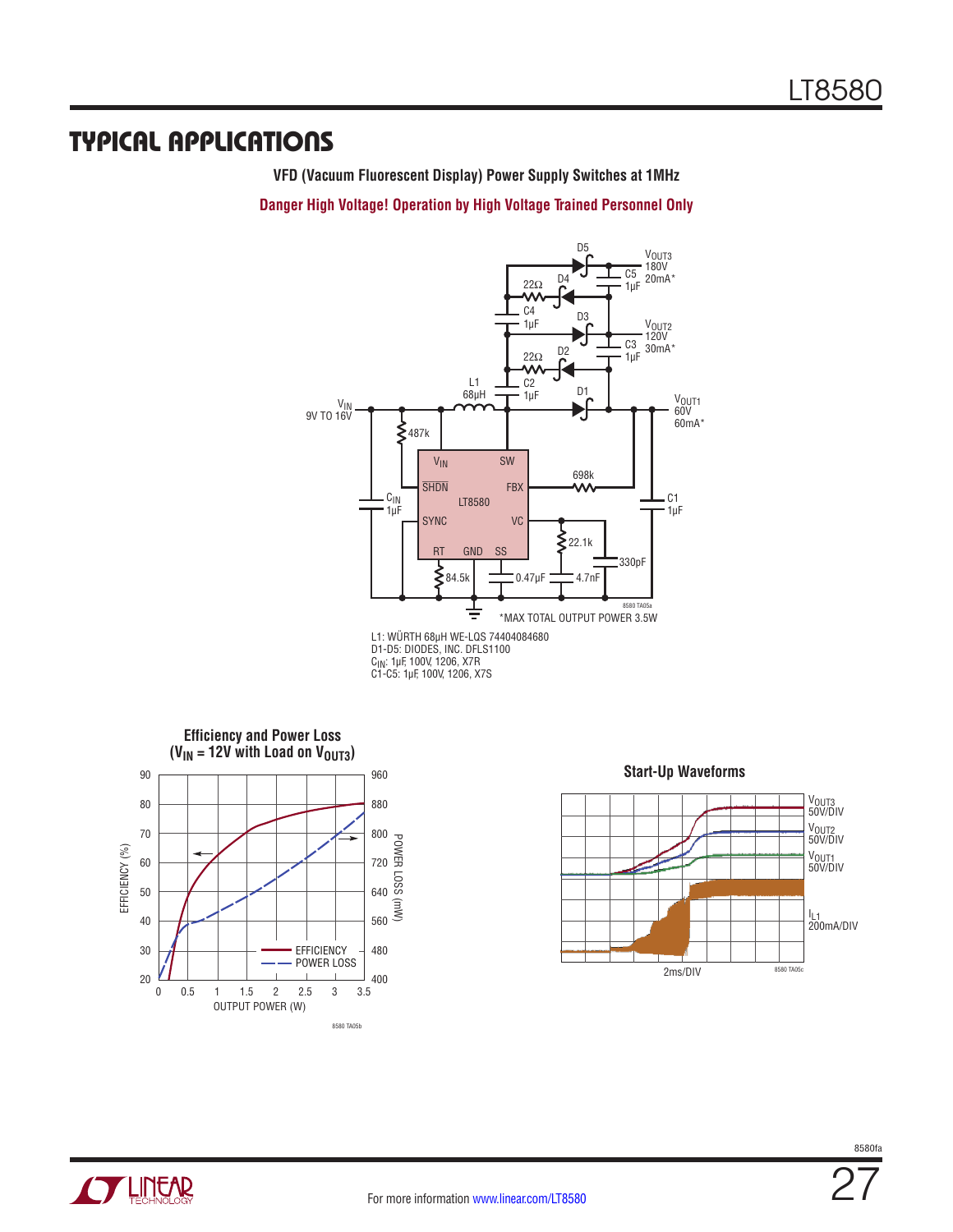

**550kHz SEPIC Converter Generates 24V from 15V to 30V Input**

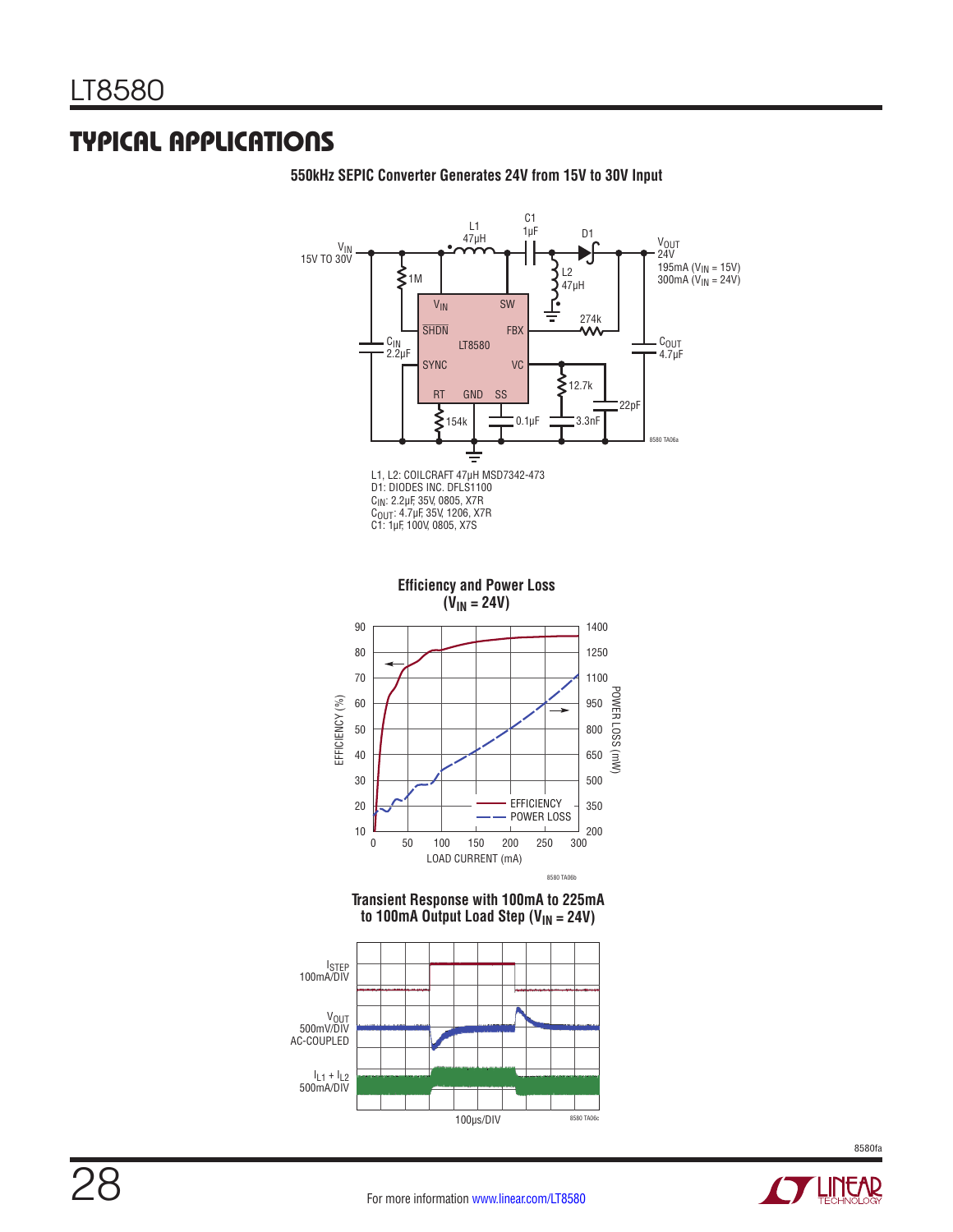### Package Description

**Please refer to<http://www.linear.com/product/LT8580#packaging> for the most recent package drawings.**



For more information [www.linear.com/LT8580](http://www.linear.com/LT8580)

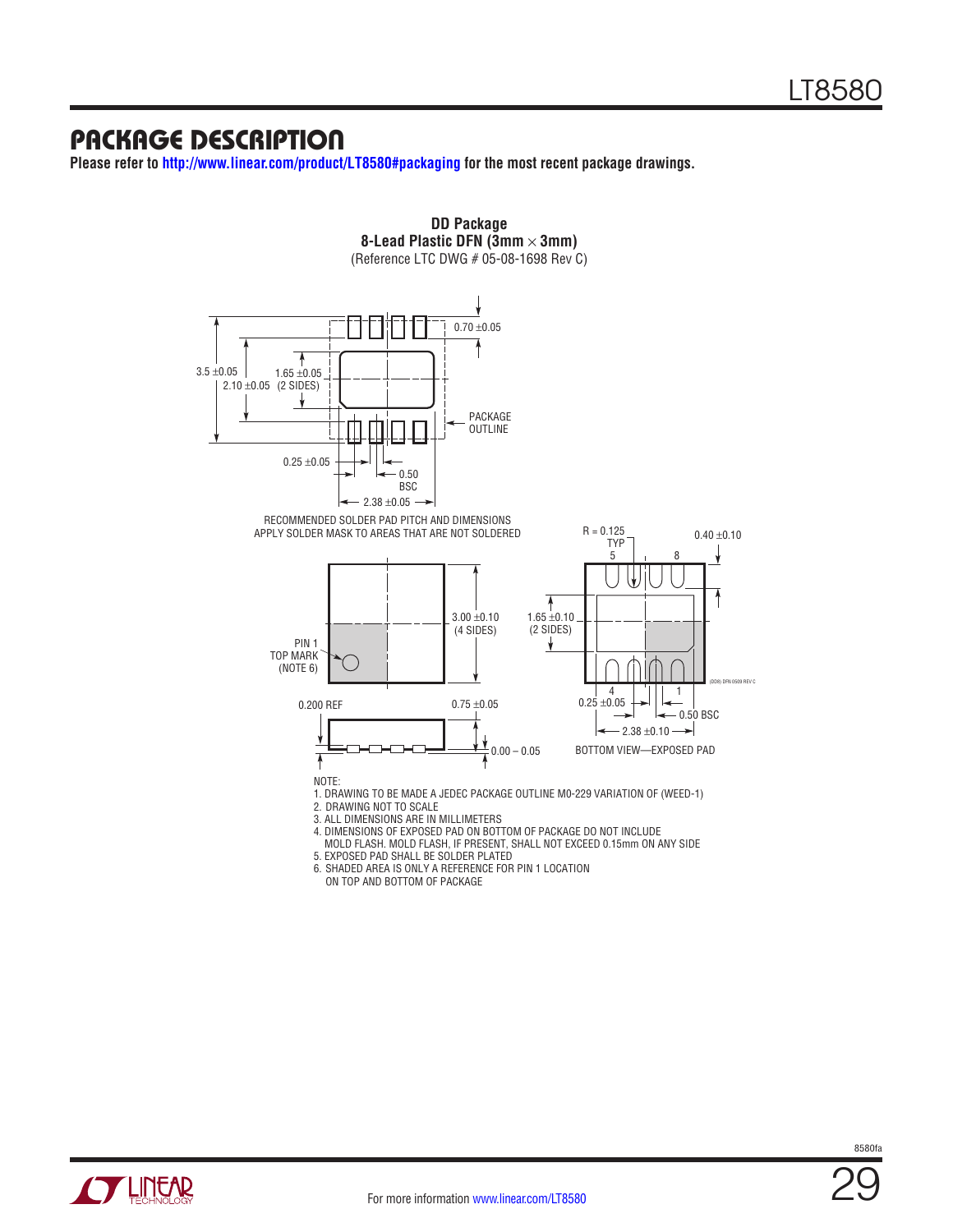### Package Description

**Please refer to<http://www.linear.com/product/LT8580#packaging>for the most recent package drawings.**



**MS8E Package 8-Lead Plastic MSOP, Exposed Die Pad**

- 1. DIMENSIONS IN MILLIMETER/(INCH)
- 2. DRAWING NOT TO SCALE

30

- 3. DIMENSION DOES NOT INCLUDE MOLD FLASH, PROTRUSIONS OR GATE BURRS.
- MOLD FLASH, PROTRUSIONS OR GATE BURRS SHALL NOT EXCEED 0.152mm (.006") PER SIDE
- 4. DIMENSION DOES NOT INCLUDE INTERLEAD FLASH OR PROTRUSIONS.
- INTERLEAD FLASH OR PROTRUSIONS SHALL NOT EXCEED 0.152mm (.006") PER SIDE
- 5. LEAD COPLANARITY (BOTTOM OF LEADS AFTER FORMING) SHALL BE 0.102mm (.004") MAX
- 6. EXPOSED PAD DIMENSION DOES INCLUDE MOLD FLASH. MOLD FLASH ON E-PAD SHALL NOT EXCEED 0.254mm (.010") PER SIDE.

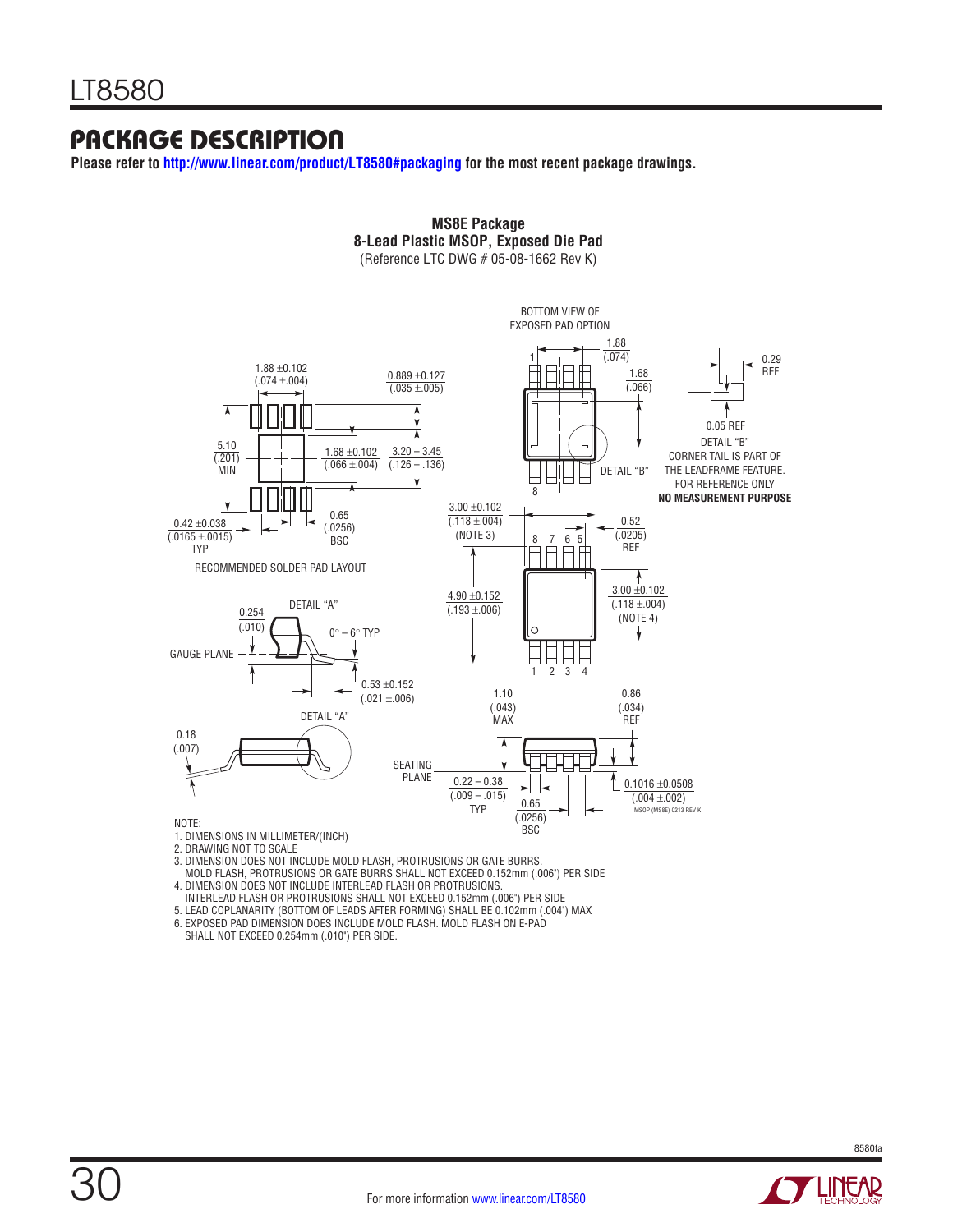# Revision History

| <b>REV</b> | <b>DATE</b>                                                                                                           | <b>DESCRIPTION</b>                                                                                                                                                                                           | <b>PAGE NUMBER</b> |
|------------|-----------------------------------------------------------------------------------------------------------------------|--------------------------------------------------------------------------------------------------------------------------------------------------------------------------------------------------------------|--------------------|
| Α          | Changed Minimum On-Time in the Electrical Characteristics table to typical room value instead of worst case.<br>09/16 |                                                                                                                                                                                                              |                    |
|            |                                                                                                                       | Added Minimum On-Time vs Temperature graph.                                                                                                                                                                  | b                  |
|            |                                                                                                                       | Added text and equations explaining minimum on-time.                                                                                                                                                         | 9                  |
|            |                                                                                                                       | Clarified inductor paragraph in the Applications Information section.                                                                                                                                        | 10.11              |
|            |                                                                                                                       | Adjusted R <sub>C</sub> , R <sub>L</sub> , R <sub>O</sub> , g <sub>ma</sub> and resultant gain and phase margin numbers and plot to better reflect applications and the<br>Electrical Characteristics table. | 11, 14             |
|            |                                                                                                                       | Clarified Thermal Calculations section.                                                                                                                                                                      | 17                 |
|            |                                                                                                                       | Corrected L <sub>MIN</sub> equation.                                                                                                                                                                         | 21, 22, 23         |
|            |                                                                                                                       | Clarified the Related Parts table.                                                                                                                                                                           | 32                 |